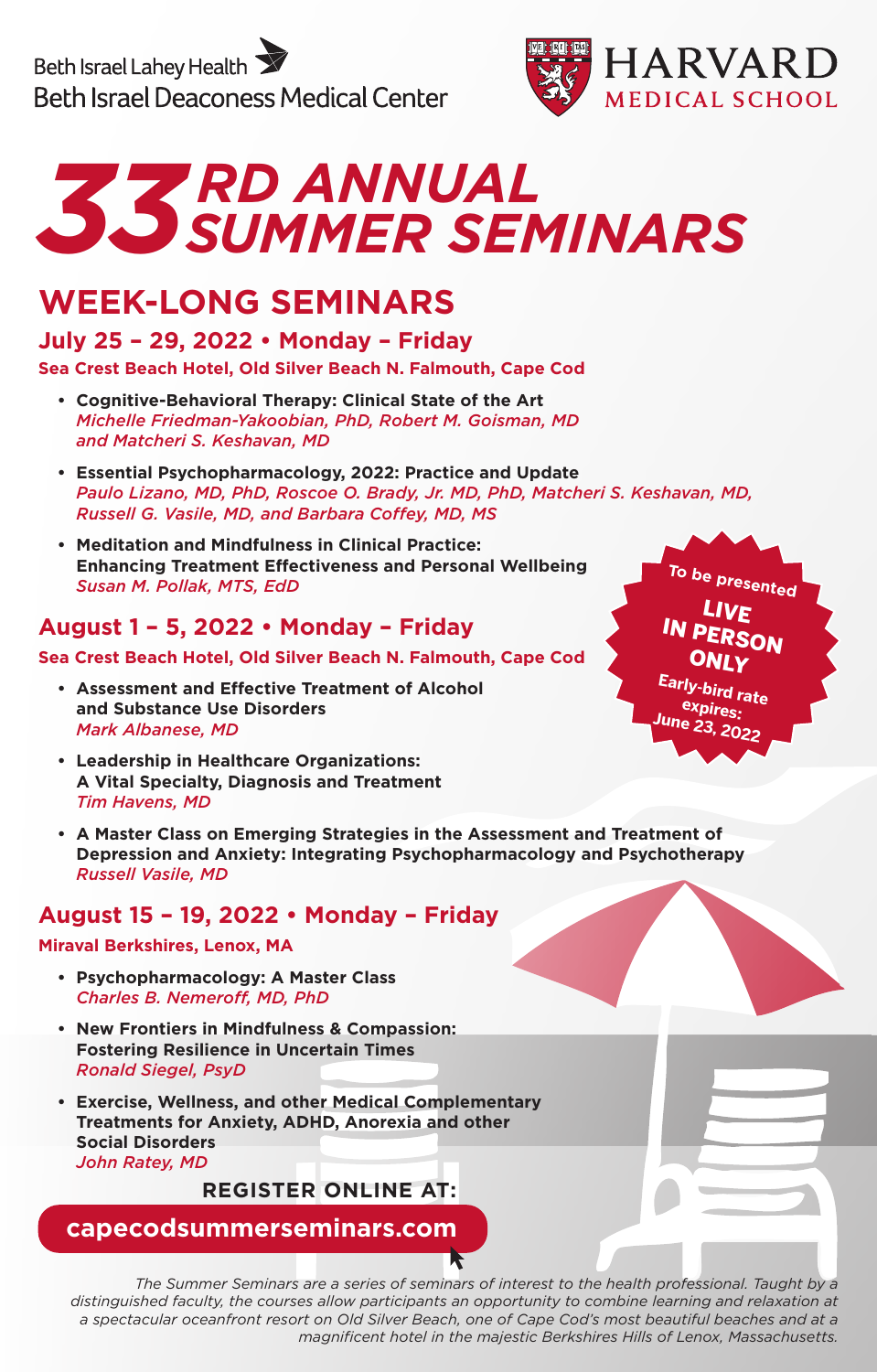

CBT is indicated as primary or adjunctive treatment for a wide range of mood, anxiety, and psychotic disorders. Simultaneously, cognitive impairments are increasingly being viewed as core disturbances in several neuropsychiatric disorders and are benefited by a cognitive approach such as cognitive remediation.

Topics in this course will include: a brief review of the development of behavioral and cognitive treatments as well as an overview of newer, third-wave behavioral treatments such as mindfulness and Acceptance and Commitment Therapy (ACT); practical applications of CBT and related treatments for anxiety disorders including panic, phobias, obsessive-compulsive disorder, and post-traumatic stress disorder; mood disorders; principles underlying the development of cognitive remediation for schizophrenia, mood disorders, ADHD, mild cognitive impairments, and autism; social skills training and cognitive restructuring for psychotic disorders; and the relationship of CBT to psychodynamic psychotherapy. We will also review efficacy data and therapeutic mechanisms for cognitive remediation approaches and discuss cognitive therapy approaches for bipolar disorder and for the treatment of delusions, hallucinations, and negative symptoms of schizophrenia. We will in part utilize a case presentation format, in which a case illustrating the subject matter of that morning will be presented and then discussed using the principles just developed. Live role-playing exercises will also be used to illustrate the application of skills. Participants will be invited to present their own cases for consultation.

### **Upon completion of this seminar, participants will be able to:**

- *• Use specific techniques for improving functioning and reducing impact of anxiety in patients with anxiety disorders;*
- *• Evaluate specific CBT and acceptance/ mindfulness based interventions used in panic disorder, obsessive-compulsive disorder, phobias, and PTSD;*
- *• Apply cognitive and behavioral therapy methods and acceptance and commitment therapy in the treatment of patients with unipolar depression and with bipolar disorder;*
- *• Review principles and approaches to cognitive behavior therapy for psychotic disorders;*
- *• Determine areas of convergence as well as divergence in the relationship between CBT, acceptance and commitment therapy, and psychodynamic psychotherapy;*
- *• Recognize cognitive deficits and impaired neuroplasticity in schizophrenia;*
- *• Apply approaches to cognitive remediation in schizophrenia;*
- *• Describe the cognitive model of anxiety and its relationship to treatment;*
- *• Explain similarities and differences in the cognitive-behavioral treatment of mood disorders and anxiety disorders.*
- *• Define mindfulness and its use in the treatment of a variety of mental health conditions.*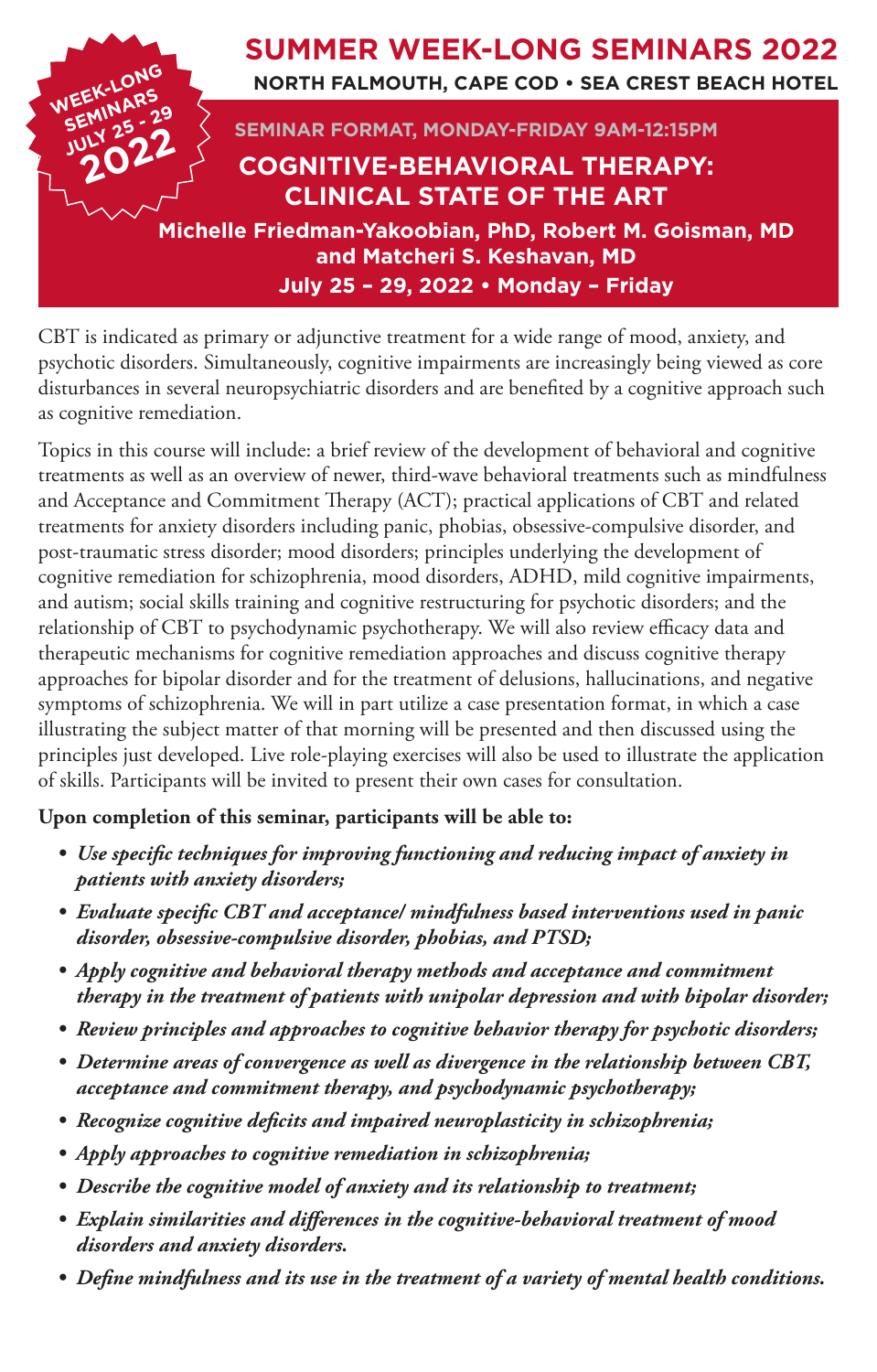### **FACULTY**

**Michelle Friedman-Yakoobian, PhD** an Assistant Professor of Psychology in the Department of Psychiatry, Harvard Medical School and Beth Israel Deaconess Medical Center. She is the Co-Founder and Director of Research and Development at the Center for Early Detection, Assessment and Response to Risk. Dr. Yakoobian has trained scores of graduate students, psychiatry residents, and mental health professionals in CBT. She speaks regionally, nationally, and internationally on CBT, Acceptance and Commitment Therapy (ACT) and cognitive remediation. She is co-author of the *Cognitive Behavioral Therapy (CBT)* and *Guide for Case Managers.*

Robert M. Goisman, MD is an Associate Professor of Psychiatry (part-time) at Harvard Medical School, Beth Israel Deaconess Medical Center and the former Director of Medical Student Education at Massachusetts Mental Health Center. His research interests have included behavioral therapy, anxiety disorders, and psychosocial rehabilitation in chronic mental illness. Dr. Goisman is a past recipient of the Elvin V. Semrad Award for Excellence in Teaching at the Massachusetts Mental Health Center. He is a past recipient of the "Outstanding Psychiatrist Award" from the Massachusetts Psychiatric Society for Public Sector Service. He is a Founding Fellow of the Academy of Cognitive Therapy, a Distinguished Life Fellow of the American Psychiatric Association, and a Fellow of the Association for Behavioral and Cognitive Therapies. In 2011 he received the Special Faculty Prize for Sustained Excellence in Teaching from Harvard Medical School.

**Matcheri S. Keshavan, MD** is Stanley Cobb Professor of Psychiatry, Harvard Medical School, and Chairman of Psychiatry at the Beth Israel Deacon Medical Center. Dr. Keshavan is a world class teacher and researcher in schizophrenia. He has authored over 650 peer-reviewed publications as well as having authored four books and 100 reviews/book chapters. He is editor of *Schizophrenia Research* and serves on the editorial board of many respected journals.

For a complete course description, including the daily curriculum, please visit: *capecodsummerseminars.com.*

### **SEMINAR FORMAT, MONDAY-FRIDAY 9AM-12:15PM ESSENTIAL PSYCHOPHARMACOLOGY, 2022: PRACTICE AND UPDATE**

**Paulo Lizano, MD, PhD, Roscoe O. Brady, Jr. MD, PhD, Matcheri S. Keshavan, MD, Russell G. Vasile, MD and Barbara Coffey, MD, MS July 25 – 29, 2022 • Monday – Friday**

This seminar will provide an updated review of clinically relevant recent advances in neurobiology with a focus on the pathophysiology and psychopharmacological treatment of the major psychiatric disorders. The seminar will focus on the treatment of schizophrenia, bipolar disorder, depression, and anxiety spectrum disorders. The effectiveness of atypical and conventional antipsychotic drugs, as well as newer medications, will be reviewed. The seminar will address strategies for bipolar patients who are noncompliant or treatment-resistant, approaches to the acutely psychotic, recovering psychotic patient, and the concept of early intervention. Special consideration will be given to ketamine, ECT, TMS and augmentation strategies in treatment-resistant depression. The role of switch versus augmentation and combination strategies for treatment-resistant depression will be reviewed as well as best treatments for subtypes of major depression including atypical depression. The role of psychopharmacology in the treatment of generalized anxiety disorders, OCD, panic, and traumatic syndromes will be highlighted. The latest advances in child and adolescent psychopharmacology will be presented. Throughout the seminar, the establishment and importance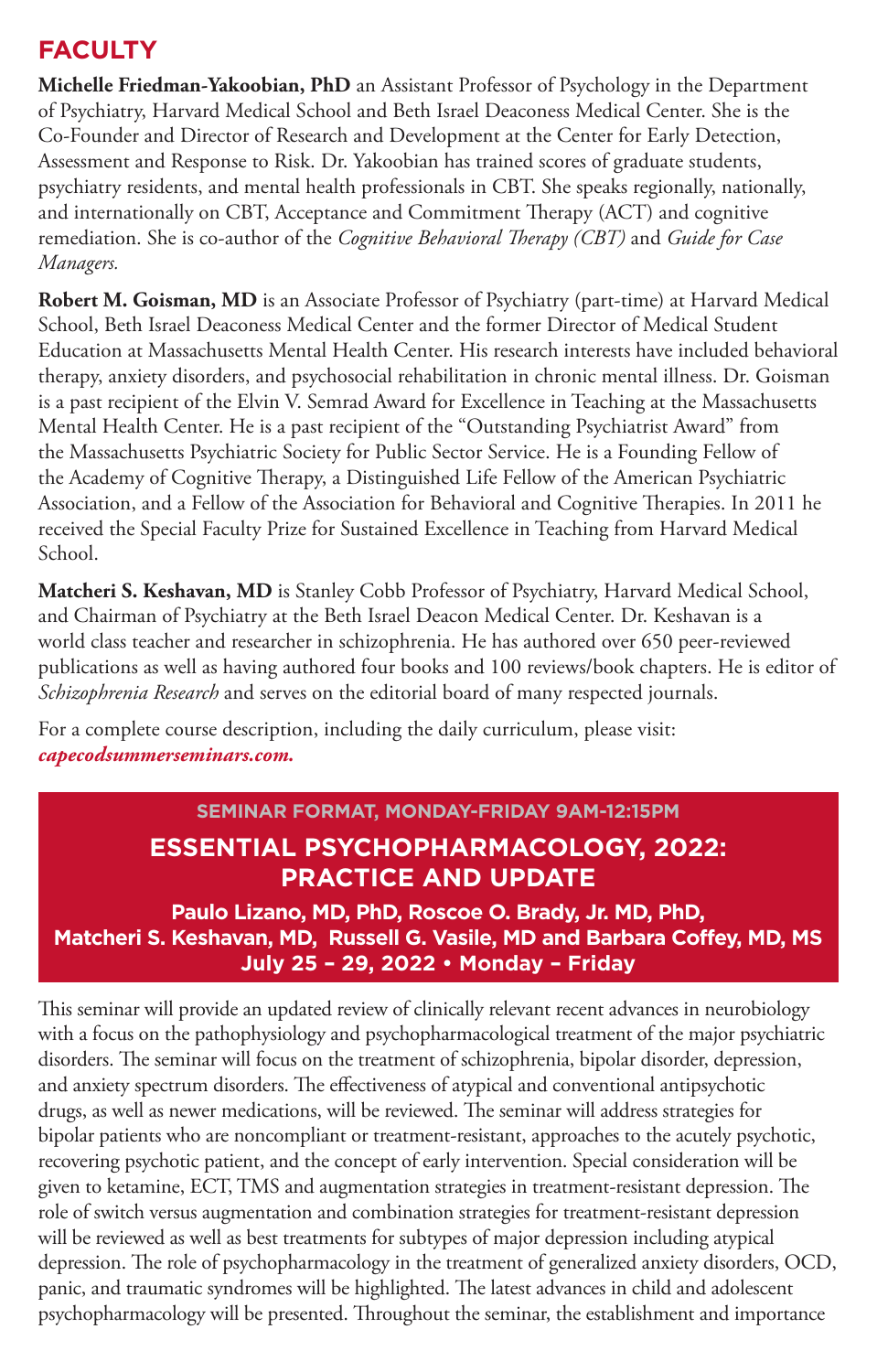of the therapeutic alliance when prescribing all psychotropic medications will be underscored, as will the potential hazards/benefits of polypharmacy drug interactions.

**Upon completion of this seminar, participants will be able to:**

- *• Evaluate psychotropic drug treatment options with particular emphasis on recent advances and practical prescribing information;*
- *• Apply the latest research in neurobiology and genetics to clinical decision-making;*
- *• Incorporate evidence-based approaches to treating schizophrenia;*
- *• Implement clinical practice with mood stabilizers based on the best randomized clinical trials for bipolar disorder and depression;*
- *• Implement treatment strategies for depressive and bipolar patients, including bipolar patients who are noncompliant or treatment-resistant;*
- *• Determine effective use of antidepressants in depressed patients;*
- Determine when to implement medical switch versus augmentation strategies for treatment *resistant depression;*
- *• Evaluate the use of ketamine with its benefits and hazards in treatment-resistant depression;*
- *• Determine the role of antidepressants in the life cycle of women;*
- *• Analyze the role of psychopharmacology in the treatment of generalized anxiety disorder, OCD, panic, and traumatic syndromes;*
- *• Identify mechanisms of sleep disorders and their effective psychopharmacologic treatment;*
- *• Learn the latest advances in child and adolescent psychopharmacology;*
- *• Consider the interplay between pharmacologic and non-pharmacologic treatments;*
- *• Utilize recent advances in treatment of psychiatric disturbances into practical prescribing information.*

### **FACULTY**

**Roscoe O. Brady Jr. MD, PhD** is an Assistant Professor in the Department of Psychiatry at Harvard Medical School and Director of Psychopharmacology at the Beth Israel Deaconess Medical Center. He is also the director of the Research Concentration in the Beth Israel Deaconess Medical Center Harvard Psychiatry Residency Training Program. He is the recipient of the Jonathan F. Borus Outstanding Early Educator Award at Harvard Medical School. His academic interests include mood state switching in bipolar disorder and he is the Principal Investigator of a NIH funded longitudinal neuroimaging study.

**Matcheri S. Keshavan, MD** is Stanley Cobb Professor of Psychiatry, Harvard Medical School, and Chairman of Psychiatry at the Beth Israel Deacon Medical Center. Dr. Keshavan is a world class teacher and research in schizophrenia. He has authored over 650 peer-reviewed publications as well as having authored four books and 100 reviews/book chapters. He is Editor-in-Chief of *Schizophrenia Research* and serves on the editorial board of many journals.

Paulo Lizano MD, PhD is an Assistant Professor in the Department of Psychiatry at Harvard Medical School and directs a Clinical Neuroscience course for psychiatry residents at the Beth Israel Deaconess Medical Center, Harvard Psychiatry Residency Training Program. He is also the co-director of a psychosis neuroimaging laboratory at the Beth Israel Deaconess Medical Center. His academic interests include neuropsychiatry, neuroscience and neuroimaging biomarkers in psychosis. He is also a deputy editor at the *Harvard Review of Psychiatry* and associate editor for *Schizophrenia Research.*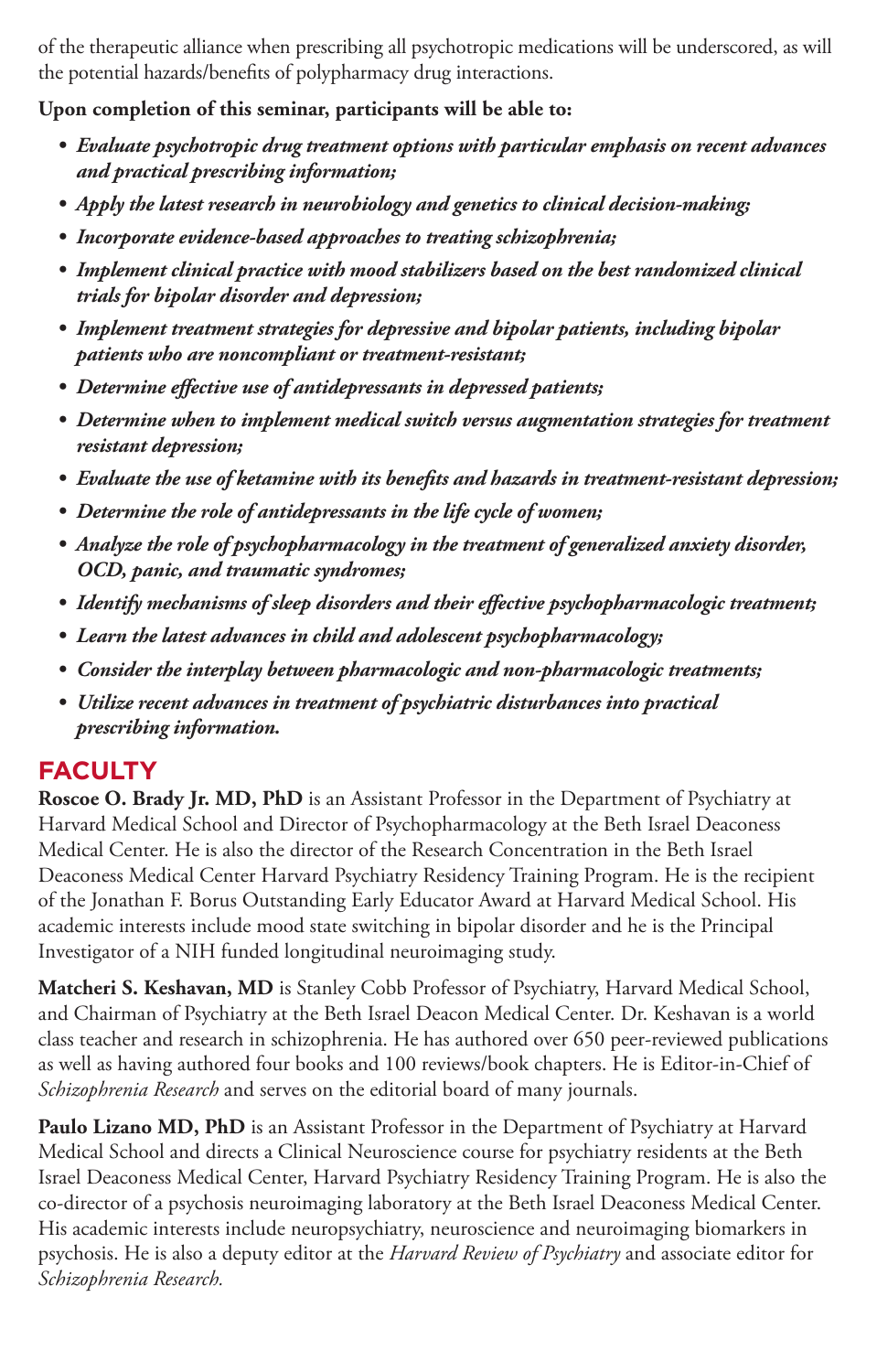**Barbara J. Coffey, MD, MS** is Professor and Chair, Department of Psychiatry and Behavioral Sciences, and Division Chief, Child and Adolescent Psychiatry, at the University of Miami Miller School of Medicine. An Associate Editor, *Advanced Pediatric Psychopharmacology for the Journal of Child and Adolescent Psychopharmacology,* she is the author of more than 200 manuscripts, chapters and abstracts. Dr. Coffey received the Virginia Q. Anthony Award in October 2019 for outstanding woman leader in the American Academy of Child and Adolescent Psychiatry.

**Russell G. Vasile, MD** is an Associate Professor of Psychiatry, Harvard Medical School and Director of the Affective Disorders Consultation Program at the Beth Israel Deaconess Medical Center. Dr. Vasile has published in diverse areas related to the assessment and treatment of anxiety and affective disorders. Dr. Vasile is also a graduate of the Boston Psychoanalytic Society and Institute. He is a past recipient of the Elvin V. Semrad Award for Excellence in Teaching at the Massachusetts Mental Health Center and The Beth Israel Deaconess Medical Center Faculty Award for Teaching and Mentorship, September 2021.

For a complete course description, including the daily curriculum, please visit: *capecodsummerseminars.com*.

### **SEMINAR FORMAT, MONDAY-FRIDAY 9AM-12:15PM MEDITATION AND MINDFULNESS IN CLINICAL PRACTICE: ENHANCING TREATMENT EFFECTIVENESS AND PERSONAL WELLBEING Susan M. Pollak, MTS, EdD July 25 – 29, 2022 • Monday – Friday**

Mindfulness meditation is currently one of the most widely researched treatment methods in mental and behavioral health. Clinical research has demonstrated its effectiveness for managing a wide range of conditions associated with emotional distress, including anxiety, depression, hypertension, irritable bowel syndrome, chronic pain, and substance abuse, as well as enhancing physical and psychological wellbeing. Research has also shown that mindfulness meditation can positively change the structure and function of the brain, reduce stress hormones, and enhance the immune system. Mindfulness (awareness of present experience with acceptance) has been intensively researched over the past 20 years and is currently considered the new generation of empirically-supported behavior therapy. Compassion, and now Self-Compassion is a cutting-edge of mindfulness research and training.

Although scientific research on meditation can be traced to the early 1970's, the relatively recent surge of research on mindfulness has left many medical and mental health professionals curious, and perhaps unclear, about what exactly is meant by mindfulness in the present context, how to practice and teach it their patients, and the evidence base to support it.

The purpose of this course is to offer participants an up-to-date review of the theory, research, and practice of mindfulness in health care (including its application to the practice of psychotherapy), to increase the effectiveness of behavioral treatment, enhance the wellbeing of clinicians, and cultivate positive attitudes associated with patient care.

### **Upon completion of this activity, participants will be able to:**

- *• Explain how mindfulness and acceptance-based treatment is grounded in empiricallysupported psychotherapy;*
- *• Discuss the mechanisms of action in meditation that appear to underlie positive, therapeutic change, such as attention regulation, emotion regulation, and self-compassion;*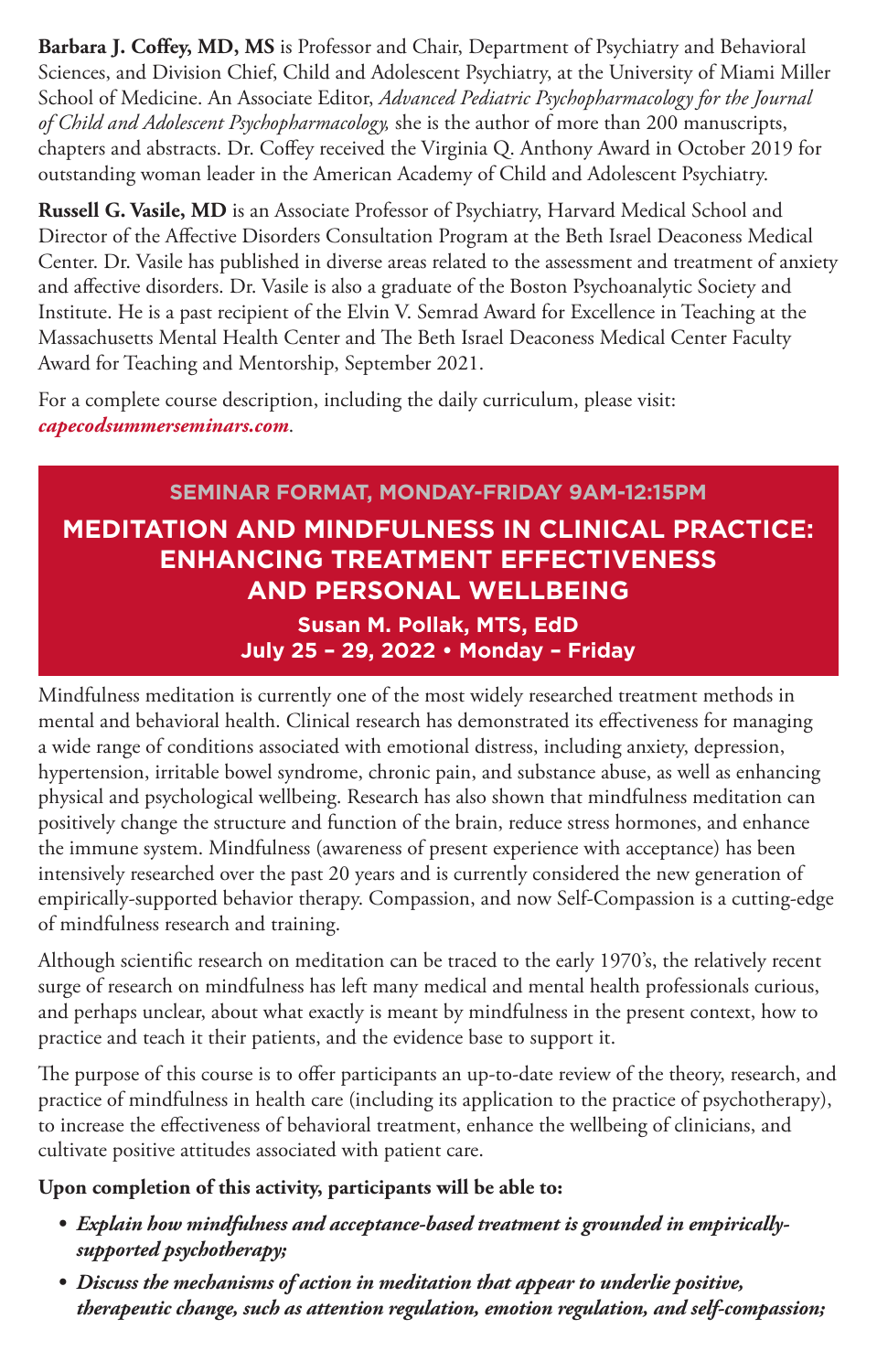- *• Describe new research findings on mind/brain training through mindfulness meditation;*
- *• Identify the four main forms of meditation— concentration, mindfulness, compassionate acceptance, and equanimity—and know when to apply them in clinical settings;*
- *• Discuss the ways mindfulness can be distorted when it enters the mainstream;*
- *• Identify common mechanisms in psychological disorders and how mindfulness practices can alter them;*
- *• Customize meditation practices for individual patients, i.e., those with anxiety, depression, and trauma, and stress-related medical disorders;*
- *• Determine whether Mindful Self Compassion can help those with chronic pain;*
- *• Explain how mindfulness and compassion can help with the stress of parenting;*
- *• Apply the practices and principles of meditation to enhance the therapeutic relationship and personal wellbeing.*

### **FACULTY**

**Susan M. Pollak, MTS, EdD** is co-founder, senior teacher and advisor at the Center for Mindfulness and Compassion, Cambridge Health Alliance, Harvard Medical School. Dr. Pollak was the President of the Institute for Meditation and Psychotherapy from 2010-2020. She is the co-editor of T*he Cultural Transition;* contributing author to *Mapping the Moral Domain; Evocative Objects;* and *Mindfulness and Psychotherapy.* Dr. Pollak is co-author, with Thomas Pedulla and Ronald Siegel, of *Sitting Together: Essential Skills for Mindfulness-Based Psychotherapy*. Her most recent book is *Self-Compassion for Parents: Nurture Your Child By Caring for Yourself.*

For a complete course description, including the daily curriculum, please visit: *capecodsummerseminars.com.*



This seminar will provide an overview of the assessment and treatment of alcohol use disorder and other chronic substance use disorders. A comprehensive approach to evaluation will be provided, articulating the multiple levels of assessment, starting with screening. Similarly, an overview of treatment elements, including an integrated approach, will be reviewed. Nonmedication treatment options, including behavioral treatment strategies will be reviewed as well as pharmacological interventions. There will be an emphasis on the role of psychotherapy, referral to AA and SMART Recovery and helping family members of patients with substance use disorders. The seminar will emphasize effective techniques to deal with the denial, ambivalence, and reluctance to change of the unmotivated patient. It will be then demonstrated how to motivate, persuade, and confront effectively. A specific area of focus will be assessment and treatment of patients with co-occurring disorders.

Among the substance use disorders, alcohol use disorder will be emphasized – especially the underlying neurobiology and associated targets of medication intervention. Also emphasized is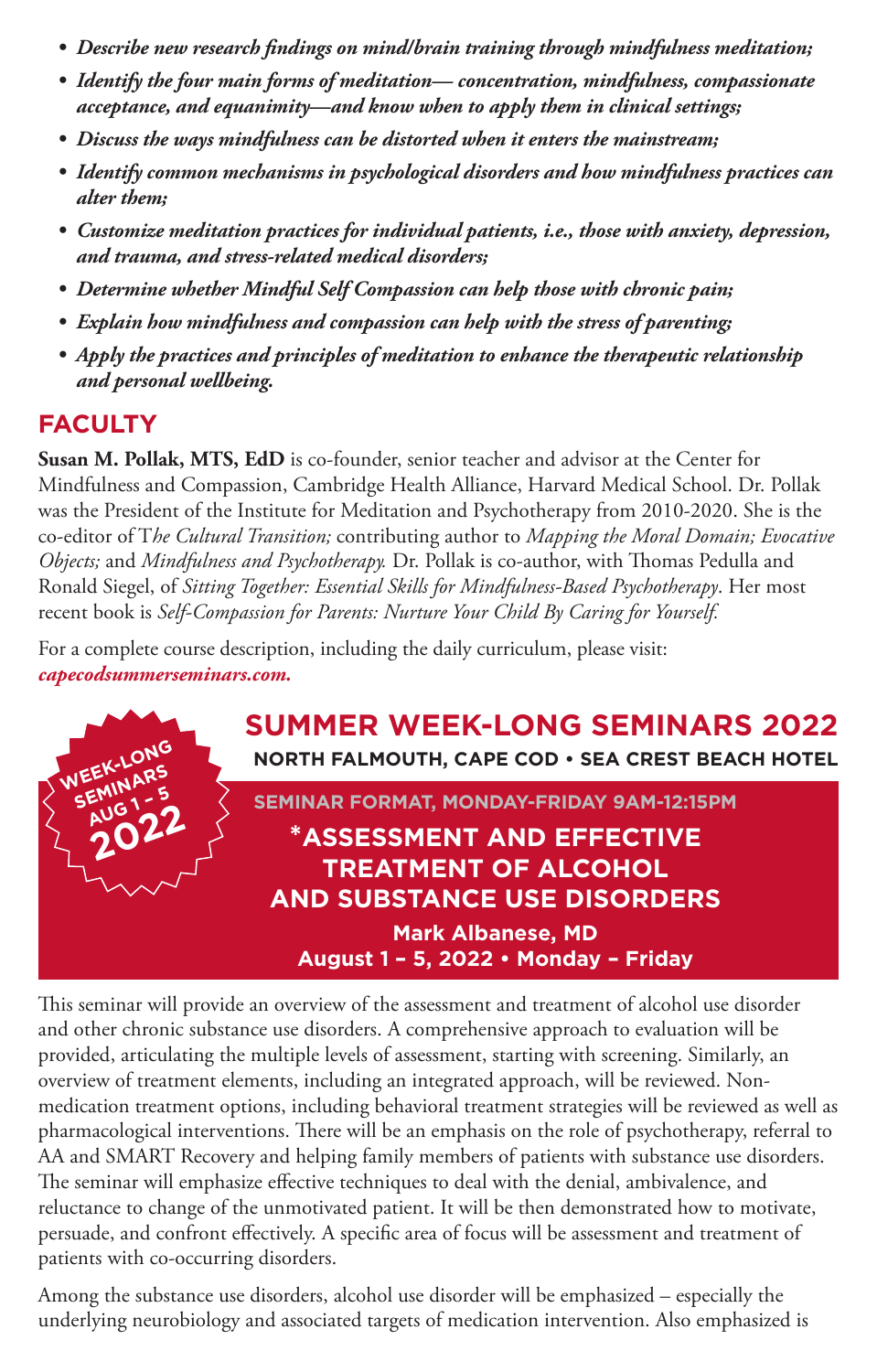opioid use disorder with special attention given to medication treatment options and how best to use them as well as especially at-risk subpopulations. Finally, among the co-occurring psychiatric disorders, trauma will be a topic of more in-depth review.

**Upon completion of this activity, participants will be able to:**

- *• Evaluate indications for and use of common substance use disorder medications;*
- *• Develop helpful strategies for family members of those with substance use disorders;*
- *• Determine options for abstinence vs. cutting down;*
- *• Distinguish substance-induced disorders vs. independent psychiatric illness;*
- *• Refer patients knowledgeably to mutual-help groups such as AA or SMART Recovery;*
- *• Evaluate key properties of the common drugs of abuse;*
- *• Practice techniques to deal with denial, ambivalence, and reluctance to change;*
- *• Demonstrate how to motivate, persuade and confront effectively;*
- *• Develop helpful strategies for patients who want to cut down but who you think should abstain;*
- *• Analyze models of both psychopharmacological and psychotherapeutic treatments for patients with substance use disorders and co-occurring psychiatric illness.*

*\*Risk Management Credits: This activity meets the criteria of the Massachusetts Board of Registration in Medicine for 9.00 credits of Risk Management Study. This includes 3.0 credits in Opioid Education and Pain Management Training. Please check your individual state licensing board requirements before claiming these credits.*

### **FACULTY**

**Mark Albanese, MD** is an Assistant Professor of Psychiatry, Harvard Medical School/Cambridge Health Alliance; and Medical Director of the Physician Health Services of the Massachusetts Medical Society. Dr. Albanese has published extensively on alcohol and substance use disorders with particular focus in the area of substance use disorders and co-occurring psychiatric disorders.

For a complete course description, including the daily curriculum, please visit: *capecodsummerseminars.com.*

### **SEMINAR FORMAT, MONDAY-FRIDAY 9AM-12:15PM LEADERSHIP IN HEALTHCARE ORGANIZATIONS: A VITAL SPECIALTY, DIAGNOSIS AND TREATMENT Tim Havens, MD August 1 – 5, 2022 • Monday – Friday**

This seminar is designed for mental health professionals, physicians, medical directors and other health professionals and all executives who wish to have an understanding of the leadership principles which impact the success of organizations (both large and small) and those who lead. The seminar includes a unique application of both the psychological principles of human behavior (the view from the "inside out") and the fundamental facets of organization structure and accountability (the view from the "outside in"). These principles have been used successfully in seminars, organizational consultations, and executive coaching to major corporations, government, family businesses, health care, as well as large and small 501C3's. The concepts from this seminar have proven relevant to health care leaders who have had a variety of experience and seniority. Therefore, this seminar is useful for the following: those with significant experience and seniority in managing complex organizations; those who are new to or have limited experience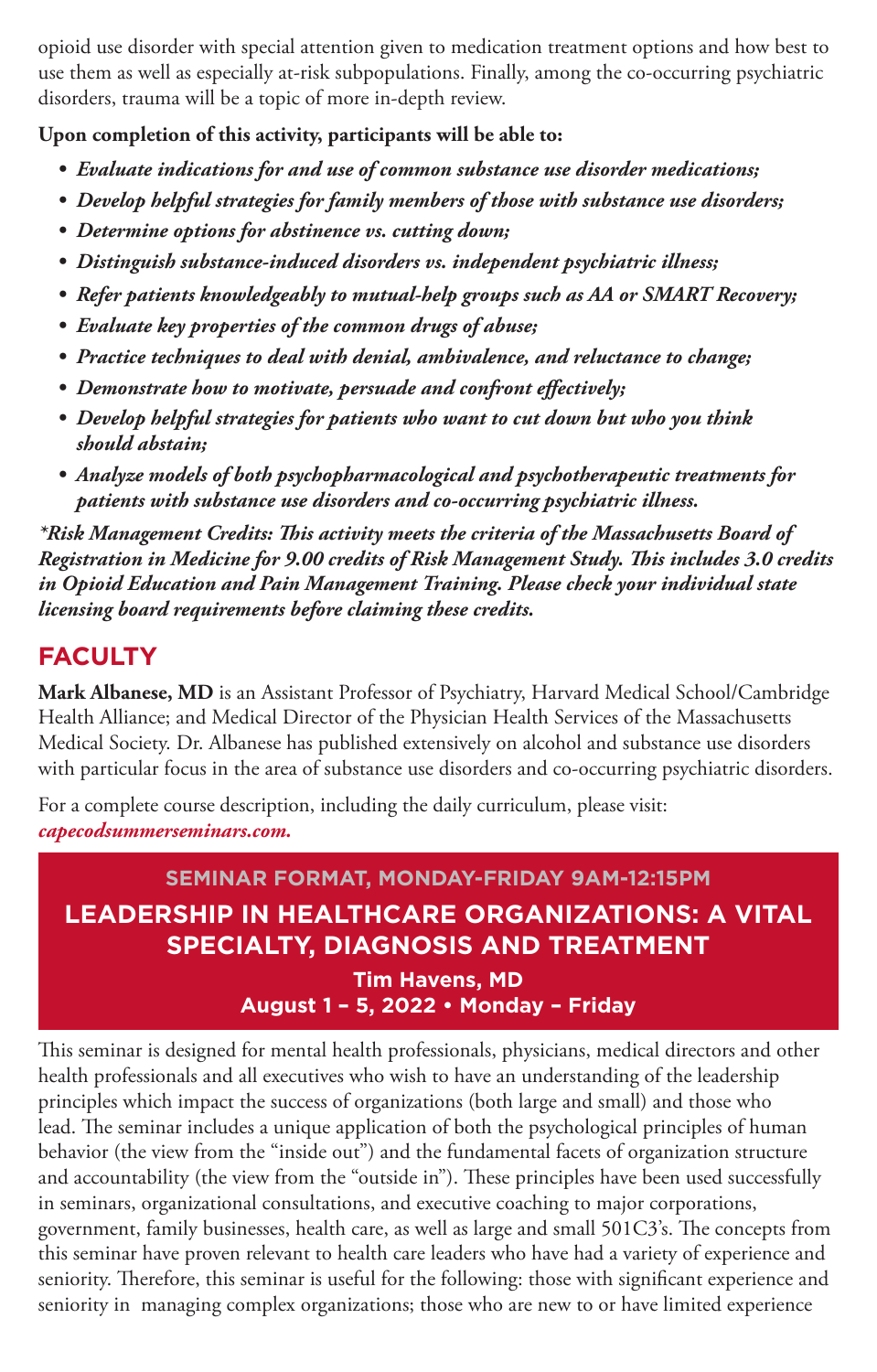in leadership roles and could benefit from an understanding of organizational function, including individuals who have been elected by their peers to a leadership position; past participants of Harvard Medical School Department of Continuing Education courses *"On Leadership for Physician Executives"* and/or *Accountable Leadership for Healthcare Teams;* those who provide advice and support to healthcare leaders, including serving on boards.

### **Upon completion of this seminar, participants will be able to:**

- *• Identify methods for enhancing organizational effectiveness;*
- *• Discuss strategies and practices to be a more effective leader;*
- *• Implement a systematic framework for understanding individual dynamics in organizational systems;*
- *• Analyze, clarify, and solve problems pertaining to organizations and roles of their workers;*
- *• Evaluate the fundamental principles which contribute to a bonding between an individual and the organization;*
- *• Explain the essential ingredients of a successful leader making significant changes in the organization;*
- *• Develop ways in which the leader holds accountable subordinates in the workplace*
- *• Differentiate between corporate and non-corporate issues within an organization;*
- *• Develop an effective way of assigning managerial duties;*
- *• Analyze strategies that enhance leadership success in a changing healthcare environment.*

### **FACULTY**

**Tim Havens, MD** is a Lecturer on Psychiatry (part-time) at Harvard Medical School and has served as Senior Vice President of the Levinson Institute, Course Director of the Harvard Medical School Beth Israel Deaconess Medical Center ( HMS BIDMC ) CME program "Leadership for Physician Executives", guest lecturer at the Kennedy School of Government at Harvard, as well as other universities both domestic and international. He has written about effective organizational leadership and lectures extensively on leadership development, managing organizational change, executive coaching, and building effective management teams

For a complete course description, including the daily curriculum, please visit: *capecodsummerseminars.com*.

### **SEMINAR FORMAT, MONDAY-FRIDAY 9AM-12:15PM**

**\*A MASTER CLASS ON EMERGING STRATEGIES IN THE ASSESSMENT AND TREATMENT OF DEPRESSION AND ANXIETY: INTEGRATING PSYCHOPHARMACOLOGY AND PSYCHOTHERAPY Russell Vasile, MD**

**August 1 – 5, 2022 • Monday – Friday**

This seminar will familiarize the clinician with emerging strategies in the assessment and treatment of major depression, bipolar illness and anxiety disorders. The course will also highlight key comorbid conditions associated with mood and anxiety disorders, including Axis II personality disorders, management of patients with medical conditions and management of the geriatric patient. An essential theme of the seminar will be formulating an integrated psychopharmacologic and psychotherapeutic treatment approach.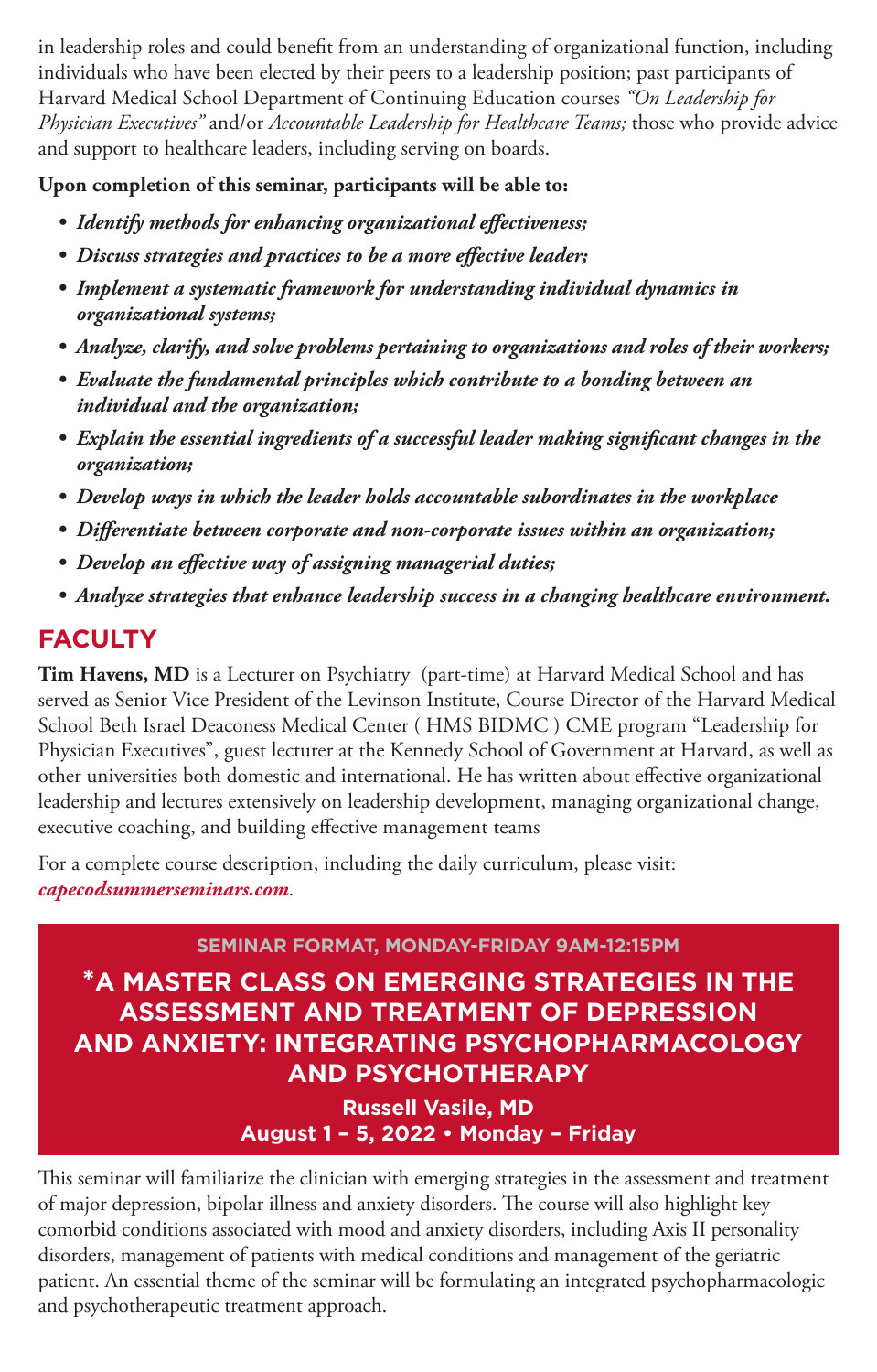Issues around the choice of specific antidepressants, mood stabilizers and anti-anxiety medications and psychopharmacologic management of the treatment resistant patient will be highlighted with a discussion of the use of augmenting medication strategies and combinations of psychopharmacologic agents. Psychotherapeutic approaches to mood and anxiety disorders will be studied with a focus on differing strategies including psychodynamic psychotherapy, cognitive and behavioral therapy, interpersonal psychotherapy for depression and other psychotherapeutic approaches. Emerging data on the role of exercise in the treatment of depressed mood and data on nutraceuticals as a supplement to antidepressant treatment will be examined.

The seminar will update the clinician on recent developments in neuropsychiatry, including brain imaging and therapeutic stimulation techniques.

Recent data on the therapeutic efficacy of TMS, and different TMS modalities will be presented; emerging data on the therapeutic efficacy and risks associated with different modalities of ketamine administration will be presented as well as ketamine's effects on suicidality. The range of anxiety disorders to be reviewed will include anxiety disorders in the Obsessive- Compulsive Disorder Spectrum including skin-picking disorder, trichotillomania and body dysmorphic disorder; anxiety disorders related to trauma including posttraumatic stress disorder. Emphasis will be placed on the integration of psychopharmacology and cognitive behavioral therapy in the treatment of anxiety disorders.

Management of anxiety in patients vulnerable to abuse of alcohol and psychological dependence on marijuana will be examined and the role of non-benzodiazepine anti-anxiety medications, such as pregabalin, will be explored in detail.

### **Upon completion of this course, participants will be able to:**

- *• Evaluate emerging strategies in the use of psychotropic medications in the treatment of major depression and anxiety disorders and integrate psychopharmacologic treatments into psychotherapy strategies in treating depressed and anxious patents;*
- *• Describe strategies for the psychopharmacological and psychotherapeutic management of treatment resistant depression;*
- *• Summarize the emerging role of ketamine in the treatment of major depression and suicidal behavior;*
- *• Explore the role of novel enhancements to treatment of mood disorders including omega 3 fatty acids, 1 methylfolate and zinc;*
- *• Discuss the role of electroconvulsive therapy and Transcranial Magnetic Stimulation in treatment resistant depressive disorders;*
- *• Examine new developments in the treatment of depression in bipolar patients with a focus on newer medications including lurasidone and cariprazine;*
- *• Identify an evidence-based approach to suicide risk assessment and prevention of suicide;*
- *• Appreciate the role of lithium carbonate in combination with other mood stabilizing agents;*
- *• Give examples of recent developments in psychotherapeutic approaches to treating Bipolar patients, including cognitive, behavioral and expressive psychotherapy techniques;*
- *• Integrate psychodynamic assessment, psychotherapy and psychopharmacology into management of depression and anxiety disorders;*
- *• Assess the role of Cognitive Behavioral Therapy (CBT) in the treatment of depression and anxiety disorders;*
- *• Compare recent developments in the implementation of CBT, including Commitment and Acceptance Therapy and inclusion of exposure therapy in CBT;*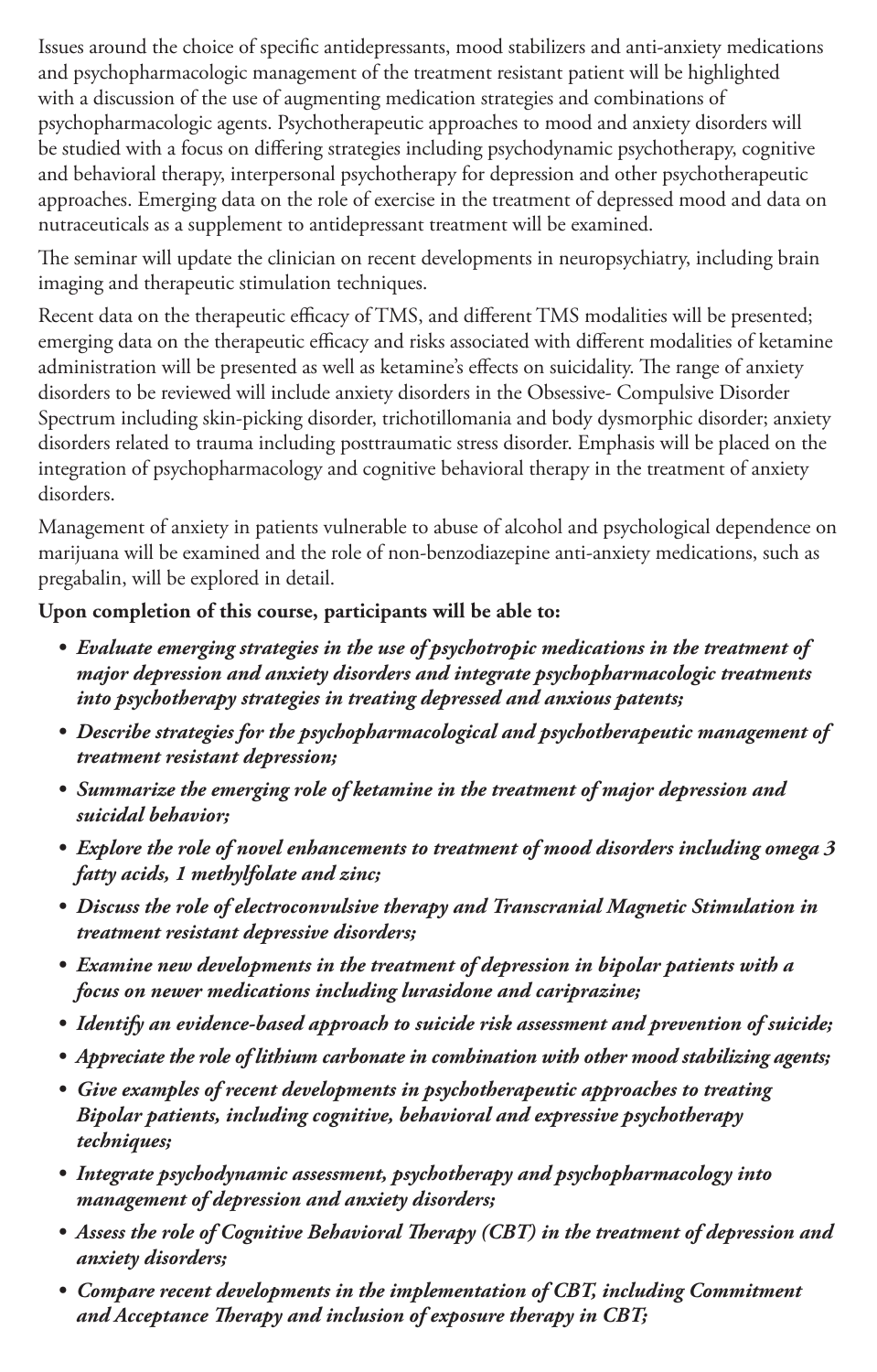- *• Report on the latest applications for computer- based treatment of OCD and other anxiety disorders;*
- *• Describe new psychopharmacological and psychotherapeutic techniques in the treatment of PTSD including exposure and response prevention and virtual reality techniques utilized to treat PTSD secondary to exposure to combat;*
- *• Formulate an integrated psychopharmacological and psychotherapeutic approach to personality-disordered patients in the borderline and severely narcissistic spectrum presenting with depression and anxiety;*
- *• Manage anxiety disorders in patients vulnerable to alcohol abuse and psychological dependence on marijuana, including the use of non-benzodiazepine anti-anxiety agents such as pregabalin and buspirone;*
- *• Formulate strategies for treating patients with marijuana abuse disorder, including discussion of newly emerging psychopharmacological and psychotherapeutic techniques.*

*\*Risk Management Credits: This activity meets the criteria of the Massachusetts Board of Registration in Medicine for 2.25 credits of Risk Management Study. This includes 2.25 credits of Medical Marijuana. Please check your individual state licensing board. This activity covers topics required by the Massachusetts Department of Public Health to be included in continuing professional development programs that physicians registered with the state's Medical Use of Marijuana Program must complete as a condition to issuing written certifications to qualifying patients.*

### **FACULTY**

**Russell G. Vasile, MD** is an Associate Professor of Psychiatry, Harvard Medical School and Director of the Affective Disorders Consultation Program at the Beth Israel Deaconess Medical Center. Dr. Vasile has published in diverse areas related to the assessment and treatment of anxiety and affective disorders. Dr. Vasile is also a graduate of the Boston Psychoanalytic Society and Institute. He is a past recipient of the Elvin V. Semrad Award for Excellence in Teaching at the Massachusetts Mental Health Center and The Beth Israel Deaconess Medical Center Faculty Award for Teaching and Mentorship, September 2021.

For a complete course description, including the daily curriculum, please visit: *capecodsummerseminars.com*.



This seminar will begin with an updated review of modern neurobiology ranging from genomics, epigenetics and neurotransmitters systems to brain circuitry and imaging. The seminal role of child abuse and neglect in increased vulnerability to mood and anxiety disorders will be explored with a focus on the long-term persistent effects of early life trauma on the brain and the body. An update on the pathophysiology of the major mood and anxiety disorders will be described including new data on inflammation. The latest data on suicide will be presented including risk factors and strategies for prevention.

Treatment of schizophrenia, bipolar disorder, depression, anxiety, and women's psychiatric disorders will be described. The evidence-based effectiveness of antipsychotic medications will be emphasized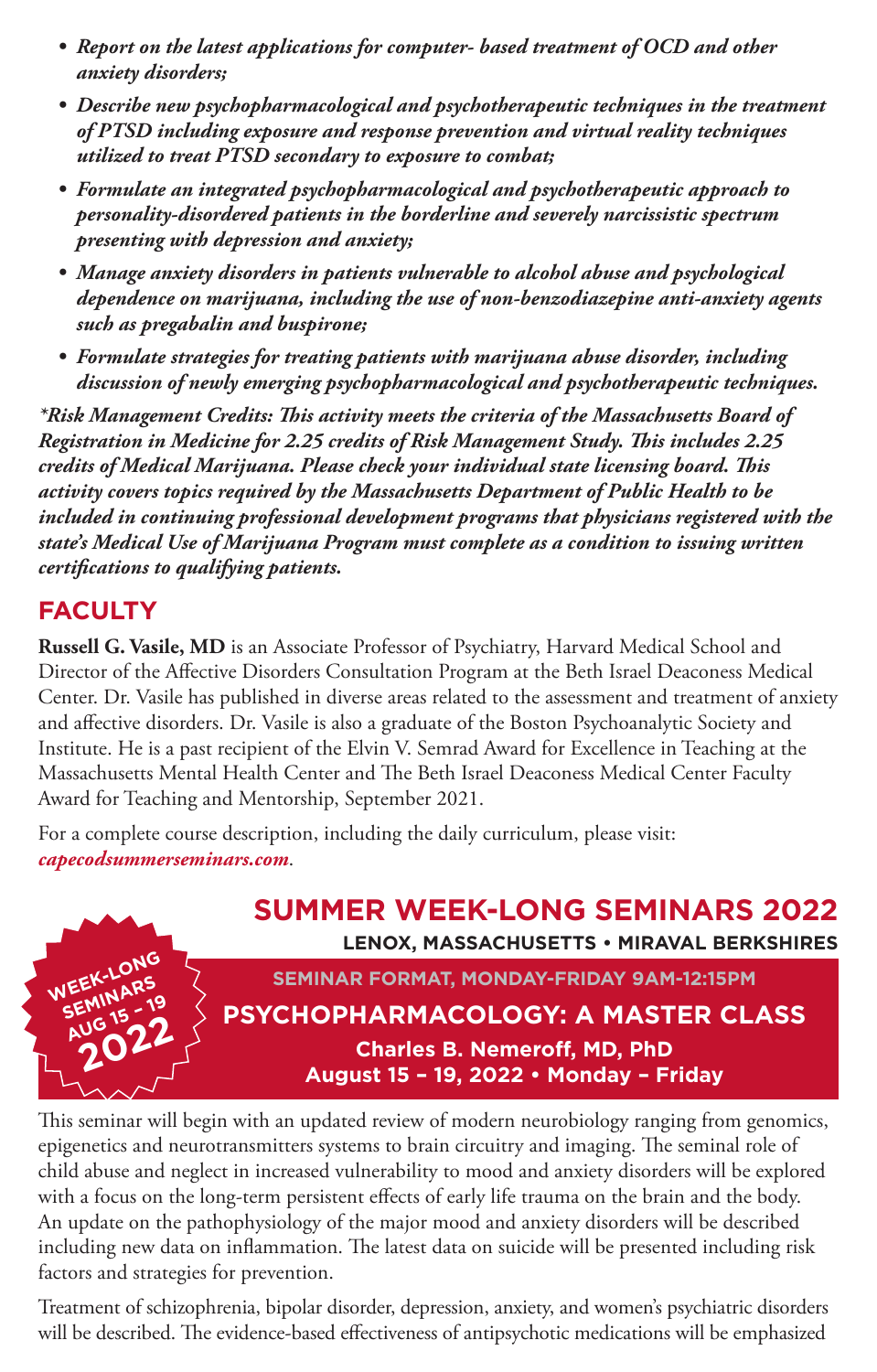in psychotic disorders and as augmenting agents in major depression. Newer agents such as brexanolone and augmenting medications including pramipexole for the treatment of mood disorders will be discussed with an emphasis on treatment-resistant depression. The benefits and risks of ketamine and esketamine will be explored as well as the uses of ECT and TMS. Bipolar disorder and its treatment will be examined with particular emphasis on bipolar depression. The use of lithium as the gold standard of treatment will be emphasized. A comprehensive review of primary depression as well as depression comorbid with medical illnesses will be highlighted, particularly the role of depression in cardiovascular illness and the necessity for treatment.

The neurobiological mechanisms of anxiety and anxiety-spectrum disorders (including GAD, OCD, and panic disorders) as well as their treatment will be reviewed with a focus on management of treatment resistant post-traumatic stress disorder (PTSD). Medications for depression in women through the course of their lifecycle will be presented. Advances in personalized or precision medicine will be a major focus of the course including both pharmacotherapy and psychotherapy. The controversy concerning the use of pharmacogenomic tests to predict antidepressant treatment response will be discussed in detail.

The seminar will emphasize the establishment and importance of the therapeutic alliance when prescribing all psychotropic medications.

### **Upon completion of this seminar, participants will be able to:**

- *• Apply the latest advances in the neurobiology of psychiatric disorders and understand the potential role of pharmacogenomic testing in the selection of specific psychiatric medications;*
- *• Assess and compare current mechanisms and latest treatment of psychotic disorders, schizophrenia and bipolar illness;*
- *• Evaluate treatment options for treatment resistant bipolar and unipolar depression including psychotherapies;*
- *• To assess the neurobiological mechanism and evidence-based treatment of depressive and anxiety spectrum disorders including PTSD;*
- *• Determine when to implement switch versus augmentation strategies for treatment resistant depression;*
- *• Analyze the use of ketamine with benefits and hazards in treatment resistant depression;*
- *• Demonstrate when to use ECT and TMS for the treatment of depression;*
- *• Review the data on risk factors for suicide and suicide presentation strategies;*
- *• Summarize latest findings about inflammation and stress as they apply to the treatment of depression and anxiety-spectrum disorders;*
- *• Recognize the role of psychiatric medications during a woman's life cycle: pregnancy, delivery, post-partum, nursing and menopause;*
- *• Analyze the role of psychopharmacology and psychotherapy in the treatment of PTSD.*

### **FACULTY**

**Charles B. Nemeroff, MD, PhD** Matthew P. Nemeroff Professor and Chair Department of Psychiatry and Behavioral Sciences; Mulva Clinic for the Neurosciences; Director, Institute of Early Life Adversity Research, Dell Medical School, The University of Texas at Austin; past Leonard M. Miller Professor and Chairman, Department of Psychiatry and Behavioral Sciences, University of Miami Miller School of Medicine; President, Anxiety and Depression Association of America (ADAA); past President of the American College of Psychiatrists, International Society of Psychoneuroendocrinology and the American College of Neuropsychopharmacology; member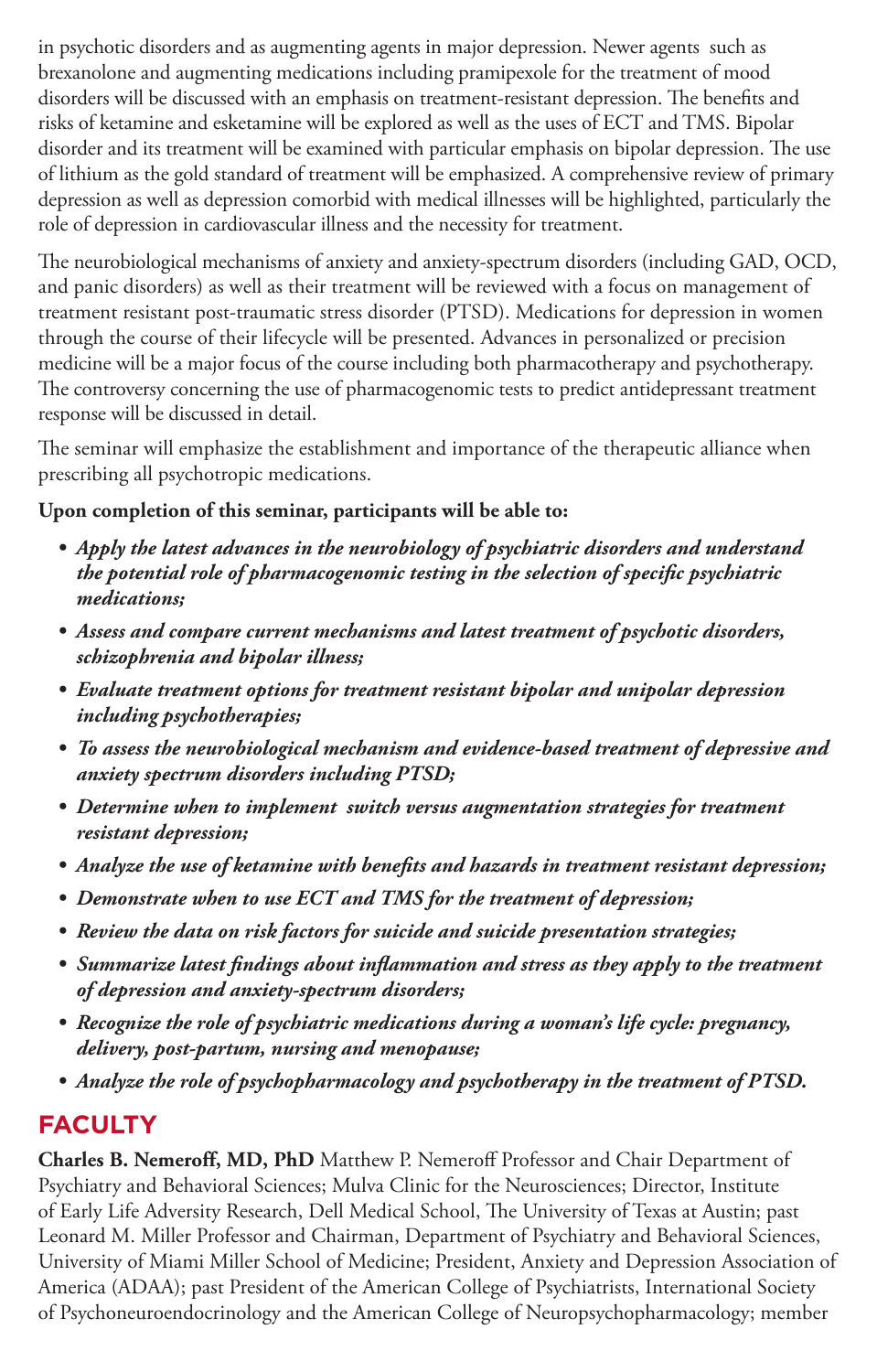of the National Academy of Medicine; author of over 1100 scientific articles and book chapters, Co-editor, *Textbook of Psychopharmacology;* Co-editor, *P*ost *Traumatic Stress Disorder.*

For a complete course description, including the daily curriculum, please visit: *capecodsummerseminars.com*.

### **SEMINAR FORMAT, MONDAY-FRIDAY 9AM-12:15PM NEW FRONTIERS IN MINDFULNESS & COMPASSION: FOSTERING RESILIENCE IN UNCERTAIN TIMES Ronald D. Siegel, PsyD August 15 – 19, 2022 • Monday – Friday**

Why does one person recover quickly from adversity, while another gets derailed? Can we cultivate this capacity for resilience even if we've had a difficult upbringing, or faced serious hardships? This presentation will explore how mindfulness and compassion practices can help us not only bounce back from painful experiences, but to grow from them to engage more fully in life, particularly during uncertain times, as we are experiencing during the Covid-19 pandemic.

Using mindfulness and compassion practices safely can be a challenge. Any practice powerful enough to create meaningful change is also powerful enough to cause harm. They therefore need to be tailored to fit the needs of particular individuals. And to really reap the benefits of mindfulness and compassion practices, it's important for clinicians to personally experience their effects.

This seminar provides an up-to-date review of the theory and practice of mindfulness meditation and compassion practices from their ancient origins to modern brain science and psychotherapy, along with opportunities for participants to cultivate their own personal practice. After reviewing how they work to both alleviate psychological distress and cultivate resilience, we will explore which practices are best suited to individuals of different ages, cultural background, and personality organization, including those suffering from trauma. You'll learn how to use mindfulness and compassion practices to help resolve anxiety, depression, and stress-related medical disorders that arise during uncertain times, as well as to help patients gain freedom from self-esteem concerns and to develop deeper, more rewarding, personal relationships that are critical for post- traumatic growth. Participants with no meditation experience, as well as seasoned practitioners, will find this course helpful both personally and clinically.

### **Upon completion of this seminar, participants will be able to:**

- *• Discuss the mechanisms of action in meditation that foster resilience, such as metacognitive awareness, emotion regulation, and self-compassion;*
- *• Describe the use of mindfulness and compassion practices to support post-traumatic growth;*
- *• Utilize mindfulness practices to treat Covid related anxiety and depression.*
- *• Identify the three main components of mindfulness practice—focused attention, openmonitoring, and self-compassionate acceptance—and know when to apply each in clinical settings;*
- *• Articulate the empirical support for mindfulness, acceptance, and compassion-based treatments;*
- *• Evaluate new research findings on the neurobiological effects of meditation;*
- *• Identify common mechanisms in psychological disorders and how mindfulness and compassion practices can alter them;*
- *• Customize meditation practices for patient populations with diverse identities, cultural backgrounds, and personality organizations;*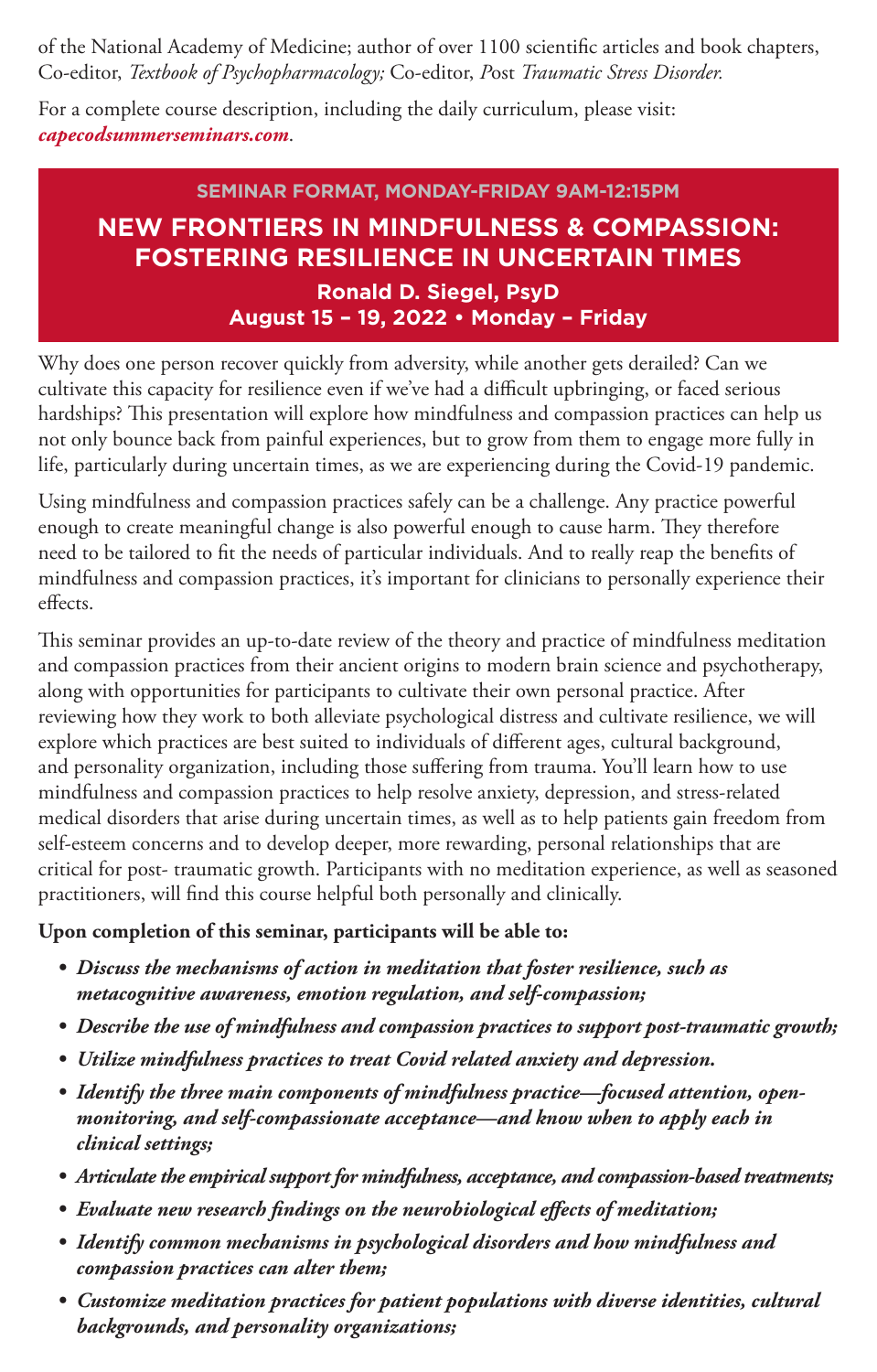- *• Identify potential adverse effects and contraindications for mindfulness and compassion practices;*
- *• Adapt mindfulness and compassion practices to work with trauma;*
- *• Choose specific practices to treat anxiety, depression, self-esteem concerns, and stressrelated medical disorders;*
- *• Use mindfulness techniques to enhance empathic attunement and therapeutic presence;*
- *• Apply the practices and principles of meditation to support personal wellbeing.*

### **FACULTY**

**Ronald D. Siegel, PsyD,** is Assistant Professor of Psychology, (part-time), Harvard Medical School. He serves on the Board of Directors and faculty, Institute for Meditation and Psychotherapy and is author of *The Extraordinary Gift of Being Ordinary: Finding Happiness Right Where You Are* and *The Mindfulness Solution: Everyday Practices for Everyday Problems,* co-author of *Sitting Together: Essential Skills for Mindfulness-Based Psychotherapy* and *Back Sense;* and co-editor of *Mindfulness and Psychotherapy and Wisdom* and *Compassion in Psychotherapy* and *Deepening Mindfulness in Clinical Practice.* He is a long-time student of mindfulness meditation and teaches internationally about the application of mindfulness practice in psychotherapy and other field

For a complete course description, including the daily curriculum, please visit: *capecodsummerseminars.com*.

### **SEMINAR FORMAT, MONDAY-FRIDAY 9AM-12:15PM EXERCISE, WELLNESS, AND OTHER MEDICAL COMPLEMENTARY TREATMENTS FOR ANXIETY, ADHD, ANOREXIA AND OTHER SOCIAL DISORDERS**

**John Ratey, MD August 15 – 19, 2022 • Monday – Friday** 

This evidence-based, state-of-the-art course focuses on the latest medical and non-medical approaches and interventions for patients with ADHD, Aggression, Addictions, Social Disorders, Pain, Anorexia, Sleep Disorders, Anxiety and Mood Disorders. The course will explore the results of an ongoing study of balance and coordination training on autistic adolescents and its effect on behavior and social skills. The course will also address the uses and dangers of medical marijuana and look at the growing evidence of the clinical usefulness of Cannabidiol (CBD) the non-psychoactive phytochemical of the hemp plant. The ground-breaking work of using CBD to treat seizures and behaviors in this population will be studied. In addition to new medications, the course will explore the proven effects of exercise, yoga, play, diet, and other alternative strategies that are shown to be effective treatments for psychiatric problems. Special emphasis will be placed on the burgeoning research on exercise and ADHD, with tips on how to integrate exercise prescriptions into your practice. The course will also do a deep dive into the Default Mode Network and how its troubled connectivity within the brain explains ADHD, Autism, and other psychiatric diagnoses better than most models and can point to rational treatments. The course will review the effects of sleep, being in nature, and movement on brain health in general and specifically as treatment for ADHD and Autism Spectrum Disorder. It will review the latest information on the amount and type of movement necessary to attain and maintain optimal brain function. In addition, the course looks at the growing awareness of the "microbiome" when it comes to diet, and the effect of gluten and probiotics on the gut and brain/behavior connection. We will review the latest studies showing the possible link of the microbiome and Parkinson's disease. To put it all together, the course takes a journey into the brain and synapses to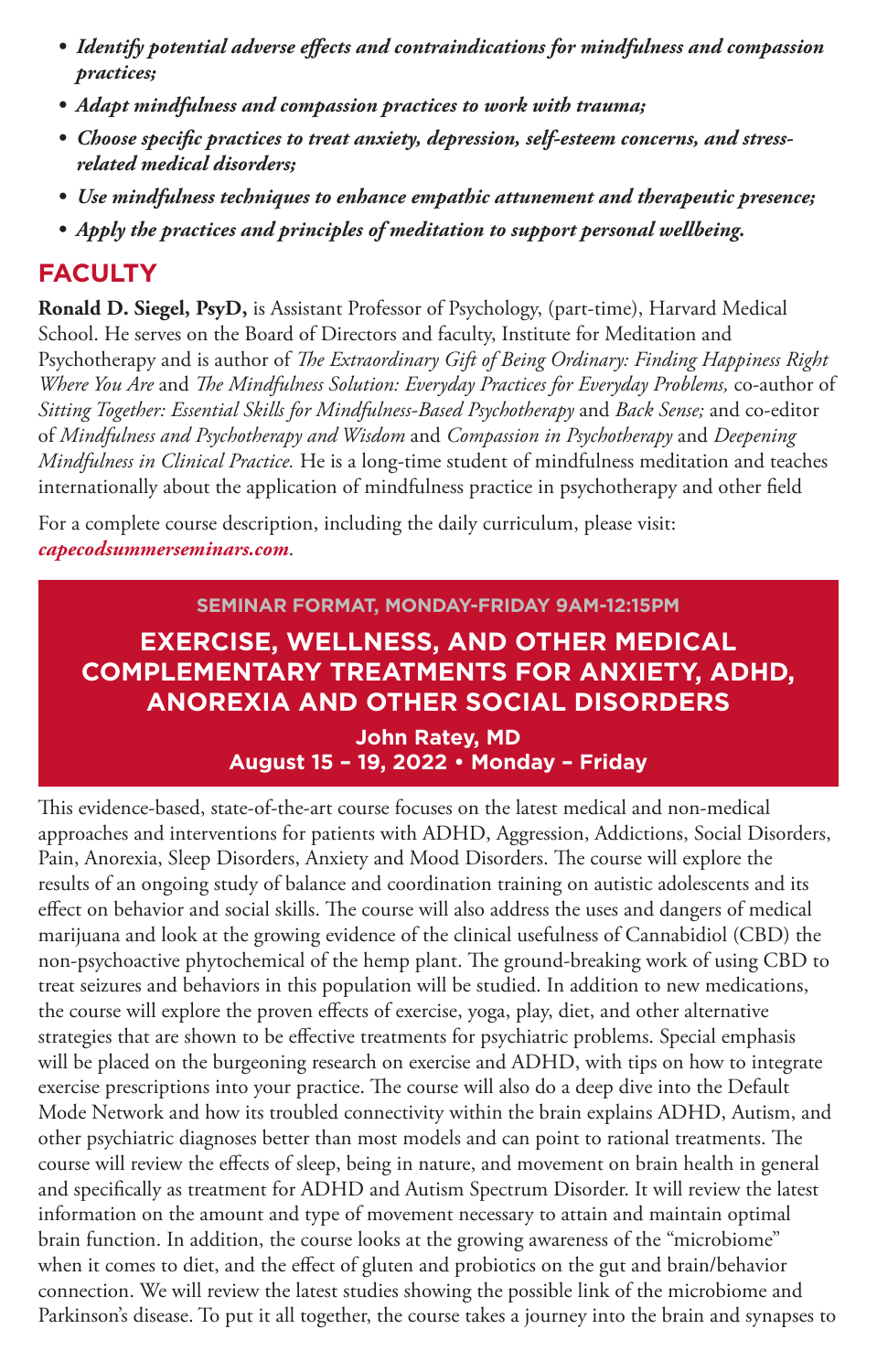fully learn about these conditions. The important area of diagnosis will also be looked at, covering the controversies and challenges associated with properly diagnosing psychological disorders: 1. Bipolar or ADHD or both and what this means for treatment; 2. Asperger's, Autism or Social Dyslexia –are there any relevant medications and behavioral interventions for these developmental differences and do they matter; 3. Relevancies of DSM-5 to the real world and the issue of subthreshold diagnoses or the "Shadow Syndromes".

### **Upon completion of this activity, participants will be able to:**

- *• Evaluate new neuroscience information to understand and treat ADHD, Aggression, Autism Spectrum Disorder, fatigue, and stress;*
- *• Assess the latest medications and combinations for ADHD, aggression and social disorders;*
- *• Utilize knowledge of the effects of a good sleep program as a necessary component of a health promoting lifestyle for caregivers and their patients;*
- *• Judge the efficacy of diet changes, the need for gluten–free diets, and the use of probiotics;*
- *• Apply the growing knowledge of using medical marijuana for pain, anorexia, mood, and sleep disorders;*
- *• Utilize knowledge of the dangers of marijuana and its potential to activate psychosis and produce the a motivational syndrome;*
- *• Describe the differences between marijuana and Cannabidiol and to use them when appropriate;*
- *• Establish the burgeoning evidence of Cannabidiol for seizure control, anxiety, and insomnia;*
- *• Compare the effect of Cannabidiol for control of disruptive behaviors and socialization in autistic children and adolescents;*
- *• Appraise the science that has helped to determine the amount and type of exercise needed to maintain optimal brain health;*
- *• Negotiate and write an effective exercise prescription for every patient;*
- *• Utilize exercise as medicine to treat almost all psychiatric disorders;*
- *• Employ exercise and play to help the caregiver and their patients prevent cognitive decline and lower the risk of developing Alzheimer's disease.*

### **FACULTY**

John J. Ratey, MD is an Associate Professor of Psychiatry (part-time), Harvard Medical School, Beth Israel Deaconess Medical Center. Dr. Ratey has been a leading teacher and researcher on brain and personality and treatment of aggression and the development of disabilities as well as the psychological and cognitive benefits of exercise and play. He has written extensively on Attention Deficit Disorder, learning disabilities, brain differences that affect social skills and has published Shadow Syndromes, a book that has helped broaden our understanding of how the brain affects everyday life. Dr. Ratey is the author or co-author of more than 85 scientific publications and eight books including *Driven to Distraction* and *The User's Guide to the Brain* and *Spark: The New Revolutionary Science of Exercise and the Brain* and *Go Wild: Free Your Body and Mind From the Afflictions of Civilization.*

For a complete course description, including the daily curriculum, please visit: *capecodsummerseminars.com*.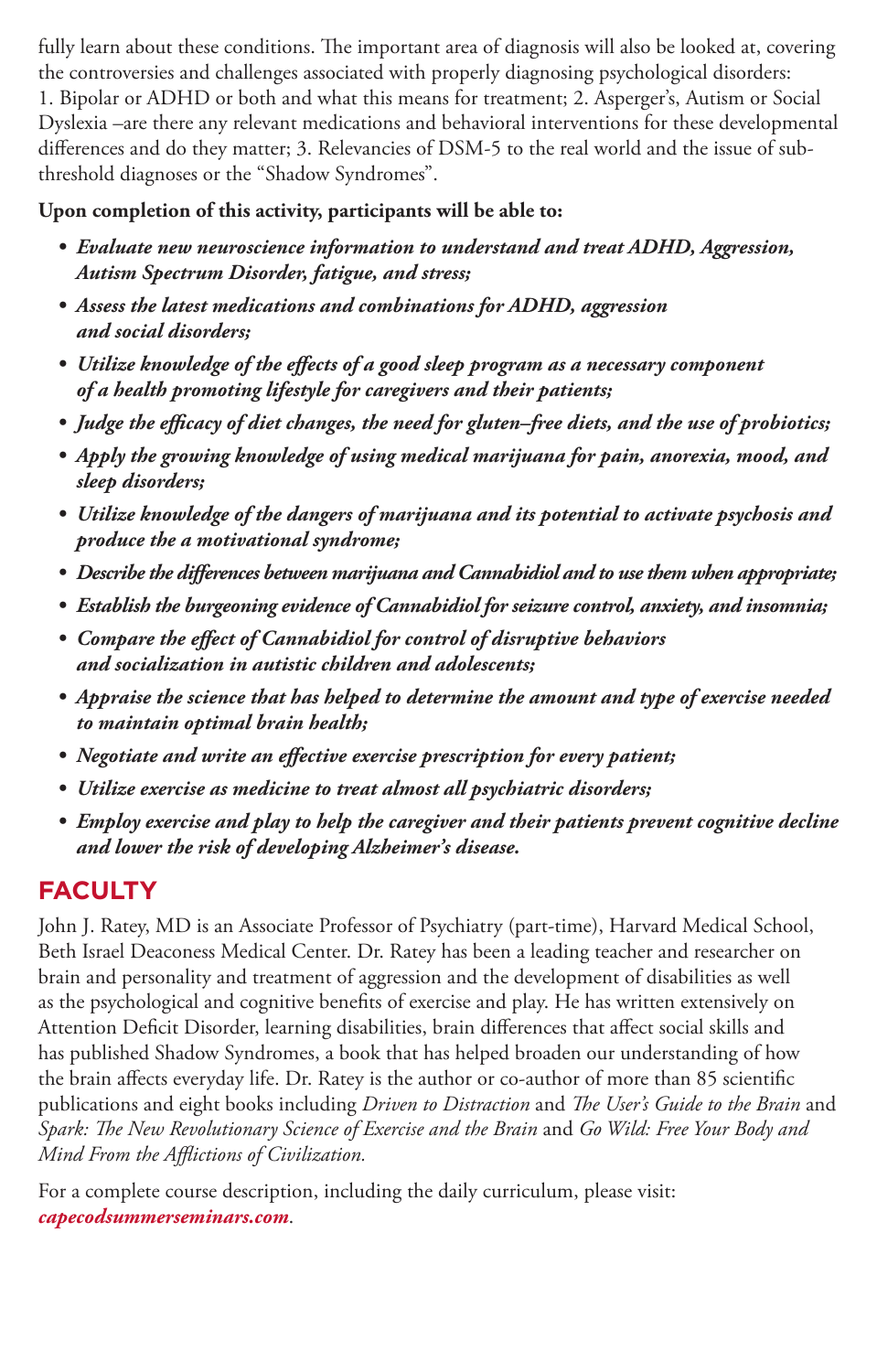### **ACCREDITATION Physicians**

The Harvard Medical School is accredited by the Accreditation Council for Continuing Medical Education (ACCME) to provide continuing medical education for physicians.

The Harvard Medical School designates this live activity for a maximum of 15 *AMA PRA Category 1 Credits*™. Physicians should claim only the credit commensurate with the extent of their participation in the activity.

The **Royal College of Physicians and Surgeons of Canada** recognizes conferences and workshops held outside of Canada that are developed by a university, academy, hospital, specialty society or college as accredited group learning activities.

Through an agreement between the American Medical Association and the European Union of Medical Specialists, physicians may convert *AMA PRA Category 1 Credit*™ to an equivalent number of European CME Credits<sup>®</sup> (ECMECs<sup>®</sup>). Information on the process of converting *AMA PRA Category 1 Credits*™ to ECMECs® can be found at: www.eaccme.eu.

### **Psychologists**

The Department of Psychiatry at Beth Israel Deaconess Medical Center, a teaching hospital of Harvard Medical School is approved by the American Psychological Association to offer continuing education for psychologists. The Department of Psychiatry at Beth Israel Deaconess Medical Center, a teaching hospital of Harvard Medical School maintains responsibility for this program and its content. The Week-long seminars offer 15 CE credits.

### **Counselors**

The Department of Psychiatry at Beth Israel Deaconess Medical Center, a teaching hospital of Harvard Medical School is an NBCC Approved Continuing Provider (ACEP) and may offer NBCC approved clock hours for events that meet NBCC requirements. The ACEP solely is responsible for all aspects of the program. The Week-long seminars offer 15 clock hours.

### **Social Workers**

For information on the status of the application to the Massachusetts Chapter of the National Association of Social Workers, please email jflynn2@bidmc.harvard.edu.

### **State of New York Social Workers**

The Department of Psychiatry at Beth Israel Deaconess Medical Center, a teaching hospital of Harvard Medical School is recognized by the New York State Education Department's State Board for Social Work as an Approved Provider of continuing education for licensed social workers. The Week-long Seminars are approved for 15 CE hours.

### **Nurses**

This nursing continuing professional development activity was approved by the American Nurses Association Massachusetts, an accredited approver by the American Nurses Credentialing Center's Commission on Accreditation. The following programs have been submitted for approval to the Massachusetts Association of Registered Nurses Inc. an accredited approver by the American Nurses Credentialing Center's Commission on Accreditation.

**A Master Class on Emerging Strategies in the Assessment and Treatment of Depression and Anxiety: Integrating Psychopharmacology and Psychotherapy,** Russell Vasile, MD

**Essential Psychopharmacology, 2022: Practice and Update,** Matcheri S. Keshavan, MD, PhD, Russell G. Vasile, MD, Roscoe G. Brady, Jr. MD, PhD, & Barbara Coffey, MD, MS

**Psychopharmacology: A Master Class,** Charles B. Nemeroff, MD, PhD

All other summer programs meet the specifications for the Board of Registration in Nursing (244 CMR).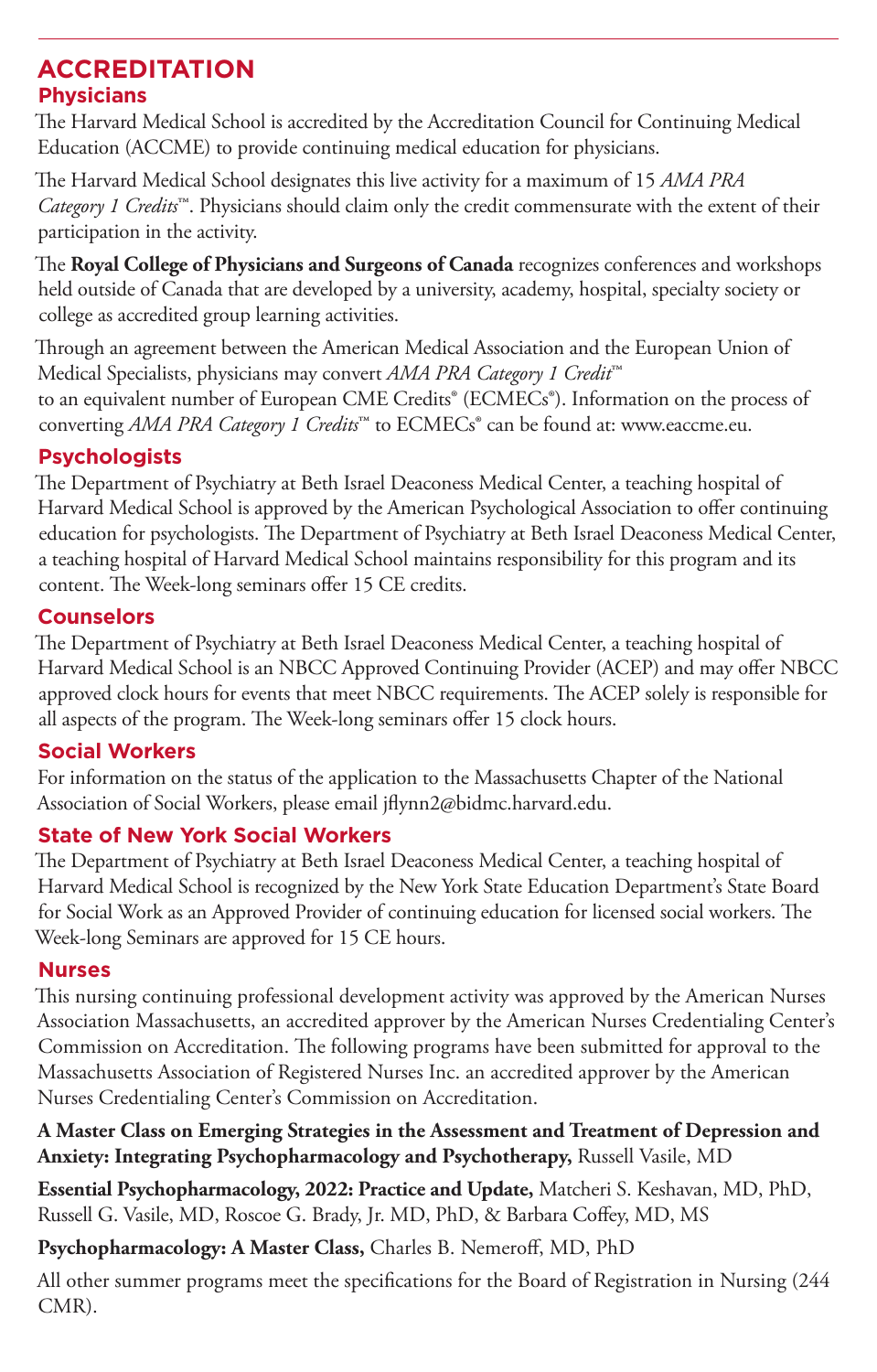### **Risk Management Credits**

To view individual course Risk Management Credit, please go to their individual course outlines.

**Assessment and Effective Treatment of Alcohol and Substance Use Disorders,** Mark Albanese, MD

**A Master Class on Emerging Strategies in the Assessment and Treatment of Depression and Anxiety: Integrating Psychopharmacology and Psychotherapy,** Russell Vasile, MD

### **INQUIRIES**

By phone 617-384-8600, Monday-Friday, 9 AM to 4 PM (EST) or by email at: ceprograms@hms.harvard.edu.

### **ONLINE INFORMATION**

To register or view activity information online, visit: *capecodsummerseminars.com*.

### **DISCLOSURE POLICY**

Harvard Medical School (HMS) adheres to all ACCME Accreditation Criteria and Policies. It is HMS's policy that those who have influenced the content of a CME activity (e.g. planners, faculty, authors, reviewers and others) disclose all relevant financial relationships with commercial entities so that HMS may identify and resolve any conflicts of interest prior to the activity. These disclosures will be provided in the activity materials along with disclosure of any commercial support received for the activity. Additionally, faculty members have been instructed to disclose any limitations of data and unlabeled or investigational uses of products during their presentations.

### **REGISTRATION INFORMATION**

**All course participants will receive a link to a website where they can download the course materials. You can purchase a printed copy at the time of online registration for \$50 for:**

- **\* A Master Class on Emerging Strategies in the Assessment and Treatment of Depression and Anxiety: Integrating Psychopharmacology and Psychotherapy, Russell Vasile, MD**
- **\* Essential Psychopharmacology, 2022: Practice and Update, Matcheri S. Keshavan, MD, PhD, Russell G. Vasile, MD, Roscoe G. Brady, Jr. MD, PhD, and Barbara Coffey, MD, MS, Paulo Lizano, MD**

**\* Psychopharmacology: A Master Class, Charles B. Nemeroff, MD, PhD**

**For all other summer courses the hard copy syllabus cost is \$35.**

**PLEASE NOTE: We** *will not* **have hard copies of the syllabus available for purchase at the conference.**

### **TUITION**

All Professionals \$925 (USD), Residents/Fellows in Training/Students \$675 (USD) **Early-bird registration through June 23, 2022:**

All Professionals \$825 (USD), Residents/Fellows in Training/Students \$600 (USD)

Each additional week \$625 (USD) Registration by credit card (AMEX, VISA or MasterCard) can be made at: *capecodsummerseminars.com.* At the end of the registration process, a \$10 non-refundable processing fee will be added to your registration, and you will have the choice of paying by check, credit card (Visa, MasterCard, or American Express), or transfer in USD. If you are paying by check (draft on a United States bank) or by wire transfer, the online registration system will provide you with instructions for remitting your course fees. Postal, telephone, fax, and cash-payment registrations are not accepted. All fees shown in USD. Program changes/substitutions may be made without notice including the daily curriculum, please visit: *capecodsummerseminars.com.*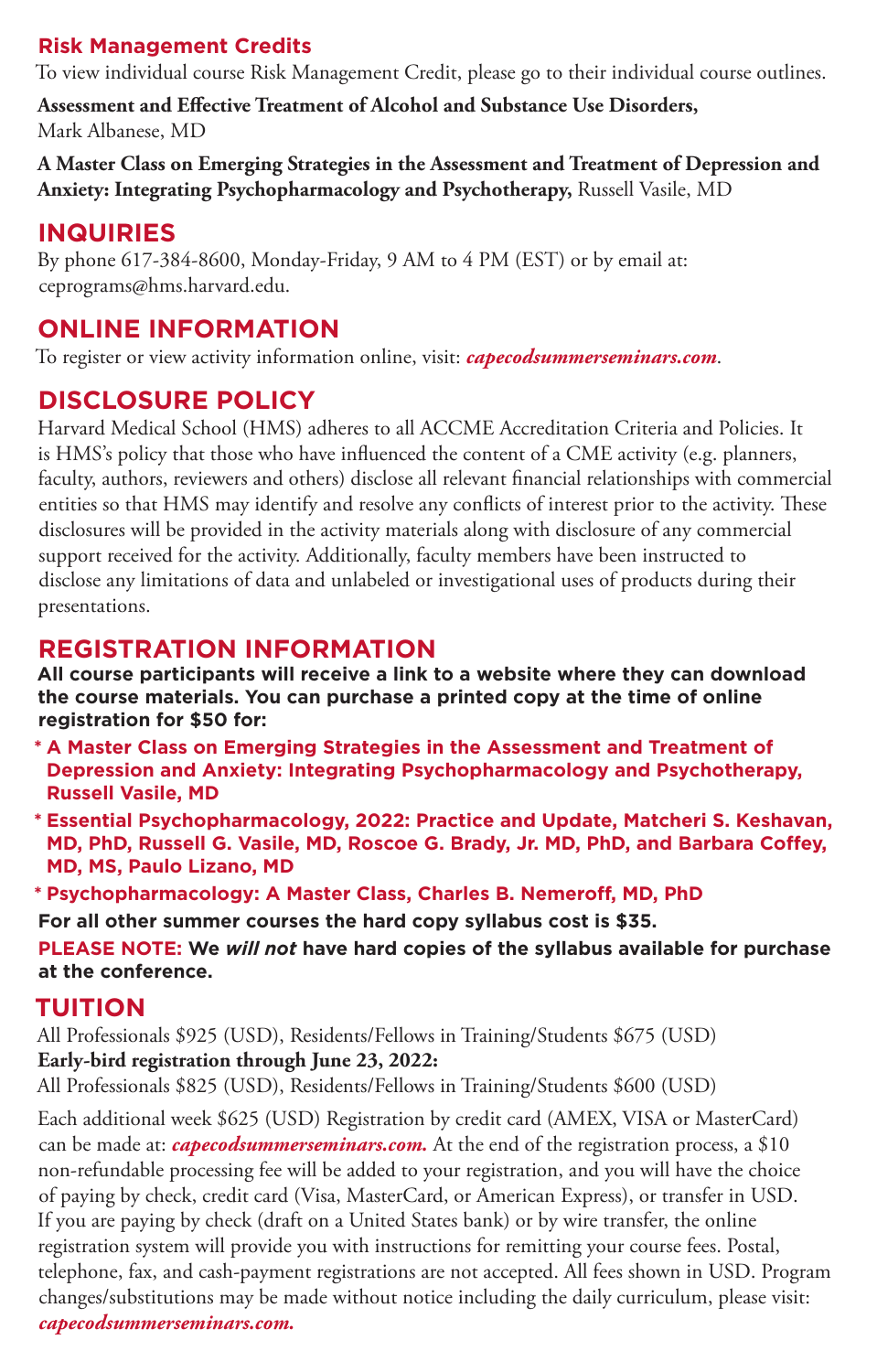### **REFUND POLICY**

Refunds, less an administrative fee of \$75, will be issued for all cancellations received two weeks prior to the start of the course. Refund requests must be received by email. No refund will be issued should cancellation occur less than two weeks prior. "No shows" are subject to the full course fee and no refunds will be issued once the conference has started.

### **SEMINAR FORMAT**

### **WEEK-LONG SEMINARS**

Earn Up to 15 *AMA PRA Category I Credits*TM

Meet Monday-Friday: 9:00am-12:15pm, EST

Please note coffee is available before program begins and a continental breakfast will be served daily at 10:15 am for attendees who are attending in person.

### **ABMS/ACGME COMPETENCIES**

All seminars designed to meet the following American Board of Medical Specialties (ABMS)/ Accreditation Council for Graduate Medical Educational (ACGME) competencies:

- *• Patient Care and Procedural Skills*
- *• Medical Knowledge*
- *• Practice-based Learning and Improvement*
- *• Interpersonal and Communication Skills*

### **TARGET AUDIENCE**

The summer seminars are a series of seminars of interest to health professionals in the fields of psychiatry, psychology, nursing, social work, counseling, medicine, pediatrics and surgery.

### **COURSE DIRECTOR OF THE 33RD ANNUAL SUMMER SEMINARS**

**Lawrence E. Lifson, MD,** is a Lecturer on Psychiatry, Harvard Medical School. He is the Director of the Continuing Education Program at Beth Israel Deaconess Medical Center and is a faculty member at Boston Psychoanalytic Society and Institute. He is a co-chair for Continuing Education Program at Boston Psychoanalytic Society and Institute. Dr. Lifson is a Distinguished Life Fellow of the American Psychiatric Association and the 2012 recipient of the Massachusetts Psychiatric Society's "Outstanding Psychiatrist in Education Award". He is the 2016 Recipient of Tufts Medical Alumni Association Dean's Award and has received the 2018 American Psychoanalytic Association Edith Sabshin Teaching Award. He is editor of *Understanding Therapeutic Action: Current Concepts of Cure* and *The Mental Health Practitioner and the Law* and *The Psychology of Investing.*

### **COURSE LOCATIONS**

All July 25-29, 2022 and August 1-5, 2022 courses will be held at Sea Crest Beach Hotel, North Falmouth, MA;

All August 15-22, 2022 courses will be held at Miraval Berkshires (formely Wyndhurst Manor and Club) in Lenox, MA.

### **ACCOMMODATIONS/TRAVEL**

A limited number of rooms have been reserved at the Sea Crest Beach Hotel until June 7, 2022 for a discounted conference rate. Please call reservations at 800-225-3110) for the July 25-29 and August 1-5, 2022 week-long programs. Please specify that you are enrolled in this course to receive a reduced room rate. Hotel arrangements can also be made online at www. seacrestbeachhotel.com using the discount code 10P3X3. A limited number of rooms have been reserved at Miraval Berkshires for the August 15-19, 2022 week-long program. For information and reservations contact reservations at 1-800-272-6935 or 1-800-232-3969. Deeply discounted rooms are limited and early reservations are strongly recommended. Please state that you are with the BIDMC Summer Seminars 2022.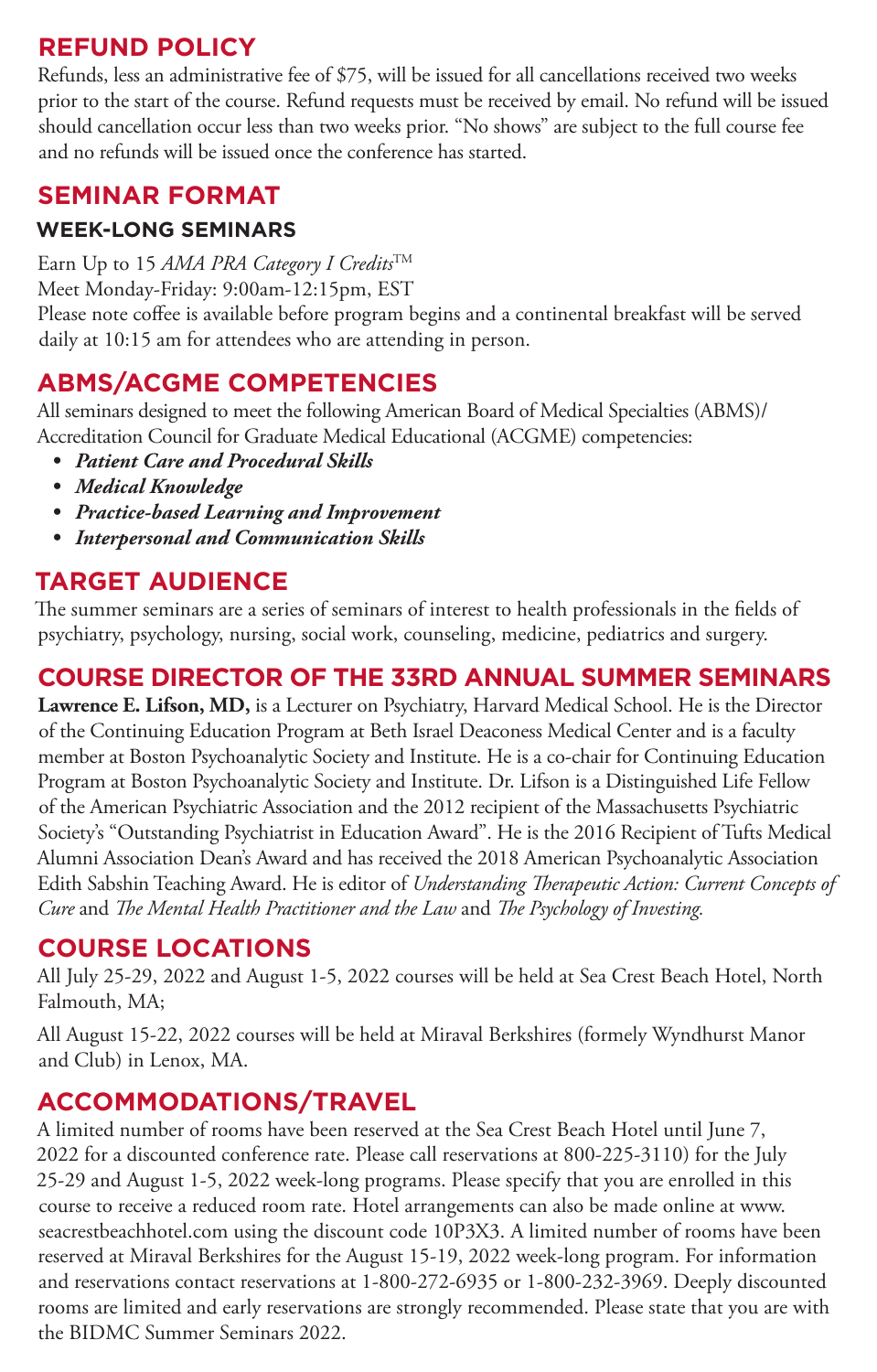Please do not purchase non-refundable airline ticket(s) until you have received an email from our office confirming your paid registration. For airline reservations contact the HMS Travel Desk toll free 1-877-4-HARVMD (1-877- 442-7863) Monday – Friday 9 AM - 8 PM (EST). From outside the U.S., Canada and Virgin Islands, call 617-559-3764.

### **SEA CREST BEACH HOTEL, NORTH FALMOUTH JULY 25 – 29 AND AUGUST 1 – 5, 2022**

Located in North Falmouth, Cape Cod, on Old Silver Beach, The Sea Crest Beach Hotel is located on 700 feet of private beach on one of the Cape's finest and warmest white-sand beaches. Recreational facilities at Sea Crest include indoor and outdoor pools, fitness center, and dining. Golf is nearby and all the charm of Falmouth and other Cape Cod attractions are minutes away.

**A limited number of rooms will be reserved until June 7, 2022 for course participants at a discounted rate.** For information and reservations, contact Sea Crest Beach Resort, Old Silver Beach, 350 Quaker Road, N. Falmouth, MA 02556-2903.

Contact 800-225-3110 or online at **https://reservations.travelclick. com/113704?groupID=3277788** using the discount code 10P3X3.

### **MIRAVAL BERKSHIRES, LENOX, MA AUGUST 15 – 19, 2022**

Located in the majestic Berkshire Hills of Lenox, Massachusetts, the newly 80 million dollar renovated Miraval Berkshires (formerly the Wyndhurst Manor and Club) sits on 380 acres with breathtaking views, fitness centers, several pools, 18 hole spectacular golf course, and three restaurants. Lenox is renowned for its cultural and fun activities for both children and adults. Tanglewood, the summer home of the Boston Symphony Orchestra is in Lenox.

Lenox features Shakespeare and Company, the Edith Wharton Mansion, and other popular activities. The Berkshire Playhouse and Norman Rockwell Museum are in nearby Stockbridge and the oldest internationally acclaimed summer dance festival in the United States, Jacob's Pillow, is a short drive away in Otis, Massachusetts. It presents dance performances of differing genres on its three stages. Hiking and biking trails everywhere!

**Discounted rooms are limited and early reservations are strongly recommended.** A limited number of discointed rooms will be reserved until **July 15, 2022.** For information and reservations, contact Miraval Berkshires at 55 Lee Road, Lenox, MA 01240. Call reservations at 800-272-6935 or 800-232-3969 or by logging into **https://www.hyatt.com/en-US/groupbooking/ALBOB/G-H884** and in each case referring to Group Code G-H884. Please note the hotel is in the process of re-branding from Wyndhurst Manor & Club to Miraval Berkshires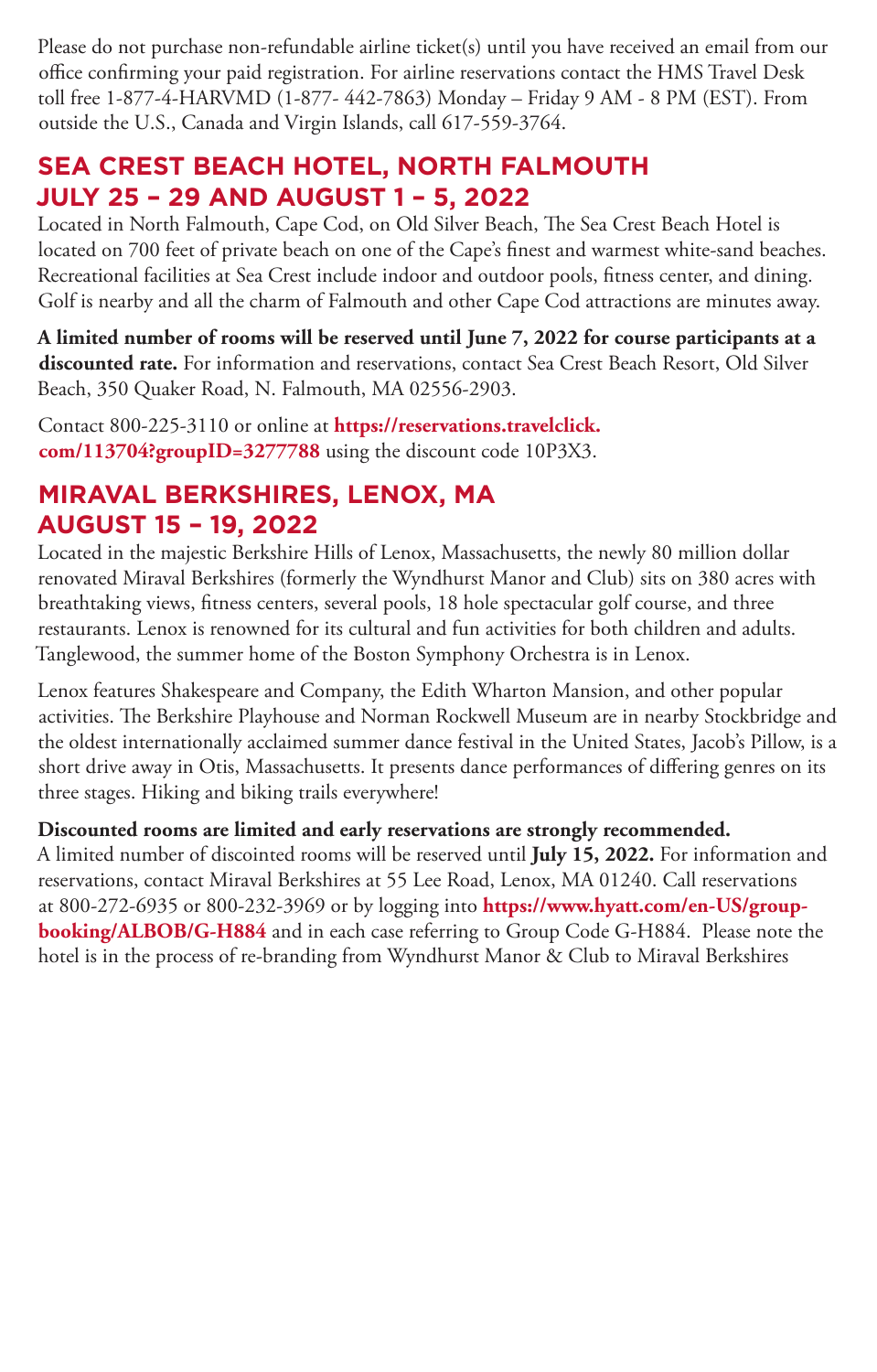



**REGISTER ONLINE AT:**

**capecodsummerseminars.com**